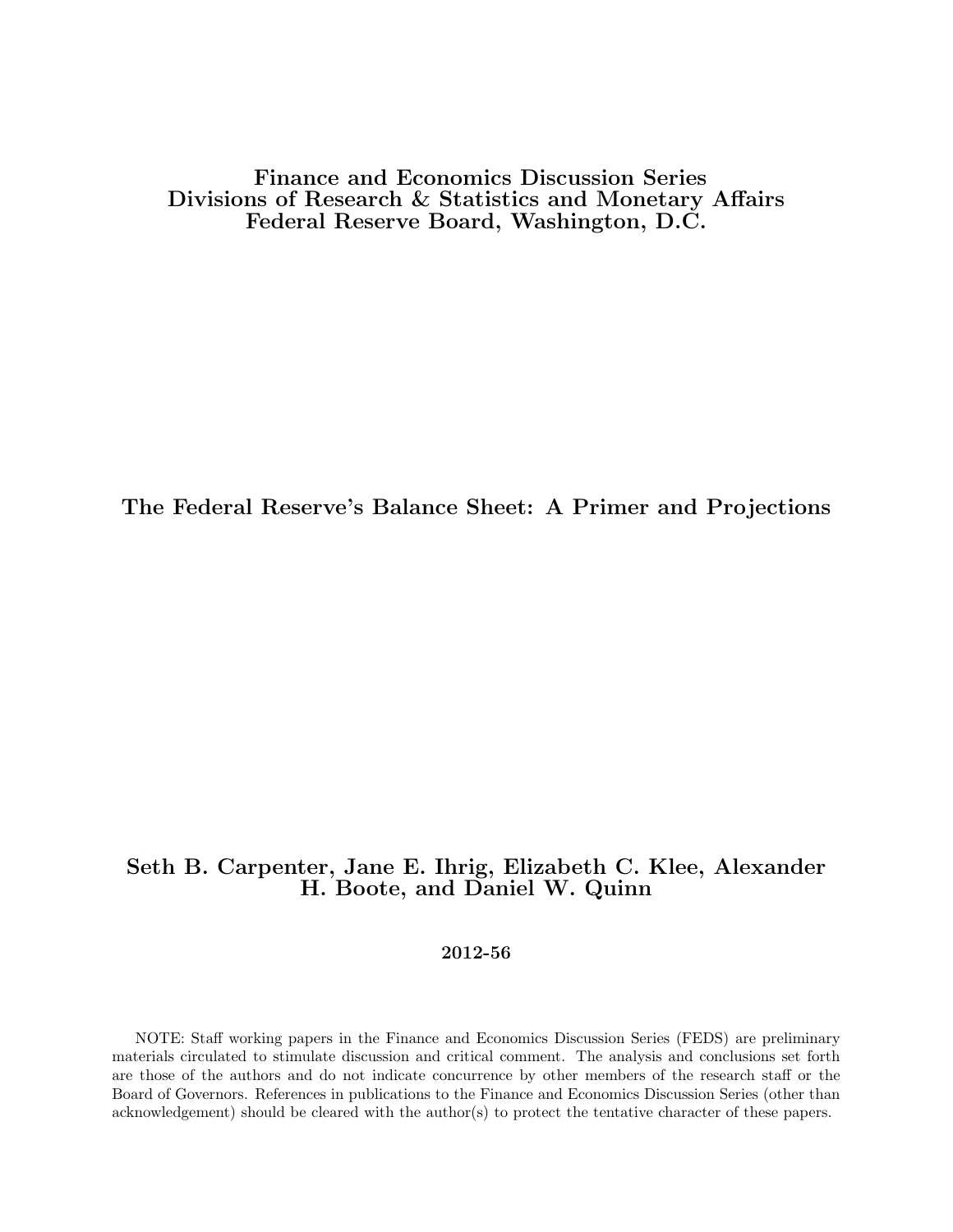### **The Federal Reserve's Balance Sheet**

### **A primer and projections**

Seth Carpenter, Jane Ihrig, Elizabeth Klee, Daniel Quinn, and Alexander Boote\*

August 2012

#### **Abstract**

Over the past few years, the Federal Reserve's use of unconventional monetary policy tools has led it to hold a large portfolio of securities. The securities holdings in excess of historical norms have been shown to be putting downward pressure on longer-term interest rates. One question asked is how long this unusual amount of monetary policy accommodation will be in place. Here we provide projections of the evolution of the Federal Reserve's balance sheet that are consistent with public economic forecasts and announced Federal Open Market Committee policy principles to help answer this question. We begin with a primer on the Federal Reserve's balance sheet. Then, with the foundational concepts in place, we present a framework for projecting Federal Reserve assets and liabilities through time. In the projections, the Federal Reserve's balance sheet remains large by historical standards for several years. Our baseline projection suggests that market participants likely do not expect the Federal Reserve's portfolio to return to a more normal size until August 2017, and its composition to return to normal until September 2018. Overall, this suggests that market participants believe that unconventional monetary policy will be in place for some time, likely depressing longer‐term interest rates for a number of years.

<sup>\*</sup>The authors are staff economists and research assistants in the Division of Monetary Affairs, Board of Governors of the Federal Reserve System, Washington, D.C. 20551 U.S.A. We thank James Clouse, Bill English, Michelle Ezer, Don Hammond, Lawrence Mize, Julie Remache, Viktors Stebunovs, Lisa Stowe, Jeff Moore, Ari Morse, and Brett Schulte for thoughtful discussions and assistance. The views in this paper are solely the responsibility of the authors and should not be interpreted as reflecting the views of the Board of Governors of the Federal Reserve System or of any other person associated with the Federal Reserve System.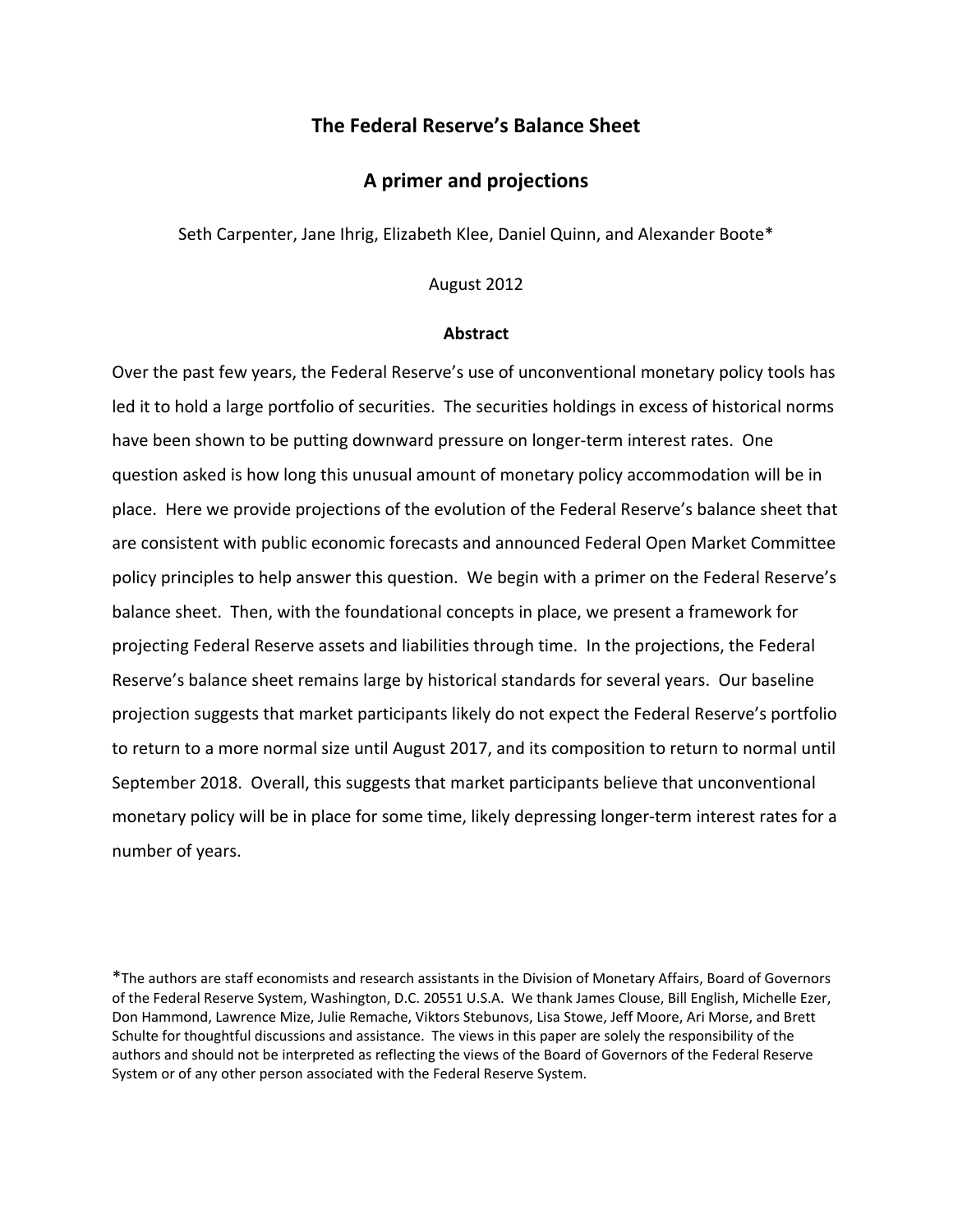# **1 Introduction**

In response to the financial crisis that began in 2007 and the subsequent recession, the Federal Reserve employed a variety of nontraditional monetary policy tools. The use of these tools has had a significant effect on the Federal Reserve's balance sheet.<sup>1</sup> Both the size and the composition of the balance sheet have changed noticeably. As shown in Figure 1, through 2007, the assets of the Federal Reserve (reported above the horizontal axis) comprised mainly Treasury securities. The single largest liability item (reported below the horizontal axis) was Federal Reserve notes - that is, currency. Prior to the financial crisis, the Federal Reserve's balance sheet grew at a fairly moderate pace, with the Open Market Desk (Desk) at the Federal Reserve Bank of New York purchasing additional Treasury securities roughly on pace with the expansion of currency and Federal Reserve Bank capital.

At the start of the financial crisis, the Federal Reserve's balance sheet began to expand at a faster pace largely because of an increase of lending through the various liquidity and credit facilities that were established at that time.<sup>2</sup> These extensions of credit expanded the asset side of the balance sheet, while a substantial portion of the matching increase on the liability side of the balance sheet showed up in reserve balances.<sup>3</sup> As these liquidity facilities began to wind down, the Federal Reserve's large-scale asset purchase programs started to ramp up. The Federal Reserve's System Open Market Account (SOMA) portfolio—that is, its holdings of securities––more than tripled from 2008 to today, and in June 2012 exceeded \$2.6 trillion.

The SOMA value of \$2.6 trillion is nearly \$1.5 trillion above the current value of currency and capital. The value of currency and capital, plus some level of reserve balances necessary for the conduct of monetary policy would essentially reflect the normal size of the balance sheet without the large amount of unconventional monetary policy accommodation currently in

 1 The Federal Reserve's balance sheet is published each Thursday in the H.4.1 statistical release, available at http://www.federalreserve.gov/releases/h41/.

 $2$  For a discussion of the Federal Reserve's credit and liquidity facilities, see

http://www.federalreserve.gov/monetarypolicy/bst.htm.<br> $3$  Throughout this paper the phrase "reserve balances" will be used to denote deposits of depository institutions that are not in term deposits. This measure is reported in tables 8 and 9 of the H.4.1 statistical release as "Deposits, Other deposits held by depository institutions." This concept is slightly distinct from the concept of reserve balances reported in table 1 of the release. That concept excludes, among other items, contractual clearing balances.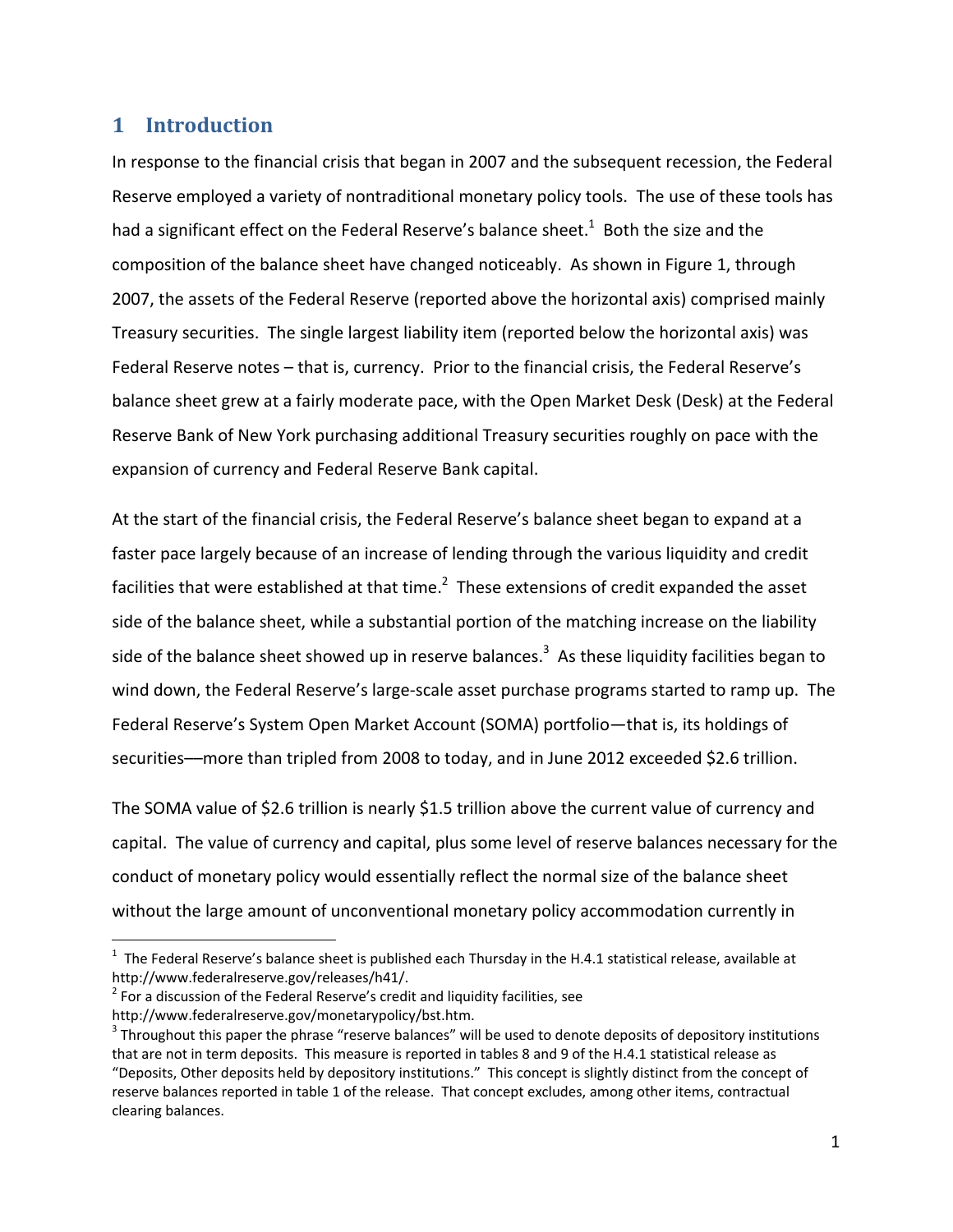place. These excess holdings of securities by the Federal Reserve have reduced private sector holdings of these securities, and have put downward pressure on longer-term interest rates.<sup>4</sup> Having a projection of the balance sheet that is consistent with Federal Open Market Committee (FOMC) guidance and public economic forecasts provides some guidance on how market participants likely anticipate monetary policy accommodation to evolve. Studies that aim to quantify the contemporaneous and expected future interest rate effects of the Federal Reserve's unconventional monetary policy can use these projections as an input in their analysis.<sup>5</sup>

The Committee's recent statements about the outlook for monetary policy and its discussion in the minutes of the June 2011 FOMC meeting on "exit principles" suggest that the balance sheet could remain large by historical standards for some time. This paper describes a framework for constructing projections of the Federal Reserve's balance sheet. These projections are not forecasts. As will become clear, the projections depend critically on a whole host of assumptions about future monetary policy decisions, financial market developments, and other issues. Based on assumptions and projections of each of those factors, one can infer an implied path for the balance sheet. These projections illustrate how the various factors that affect the balance sheet of the Federal Reserve do so dynamically and allow for the analysis of alternative scenarios. In this paper, we base our modeling on three key inputs. First, we start with the Federal Reserve's balance sheet as of May 30, 2012. Second, we interpret the minutes of the June 2011 FOMC meeting to put some structure on a plausible exit strategy that removes monetary policy accommodation. Finally, we rely on the June 2012 Blue Chip Economic Indicators forecast for nominal GDP growth and interest rates. The Blue Chip Economic Indicators is a consensus forecast based on a survey of professional forecasters; we use the mean of the forecast for our selected economic variables. Importantly, we use the projection for the federal funds rate to identify the timing of the first expected increase in the federal

 $4$  See Yellen (2012) for more discussion of how the Federal Reserve's balance sheet operations have had substantial effects on longer-term Treasury yields, principally by reducing term premiums on longer-dated

Treasury securities.<br><sup>5</sup> See Ihrig et al. (2012) for a study that provides an estimate of the current and future expected path of the 10‐year term premium associated with the Federal Reserve's unconventional monetary policy that is consistent with the balance sheet projections provided in this paper.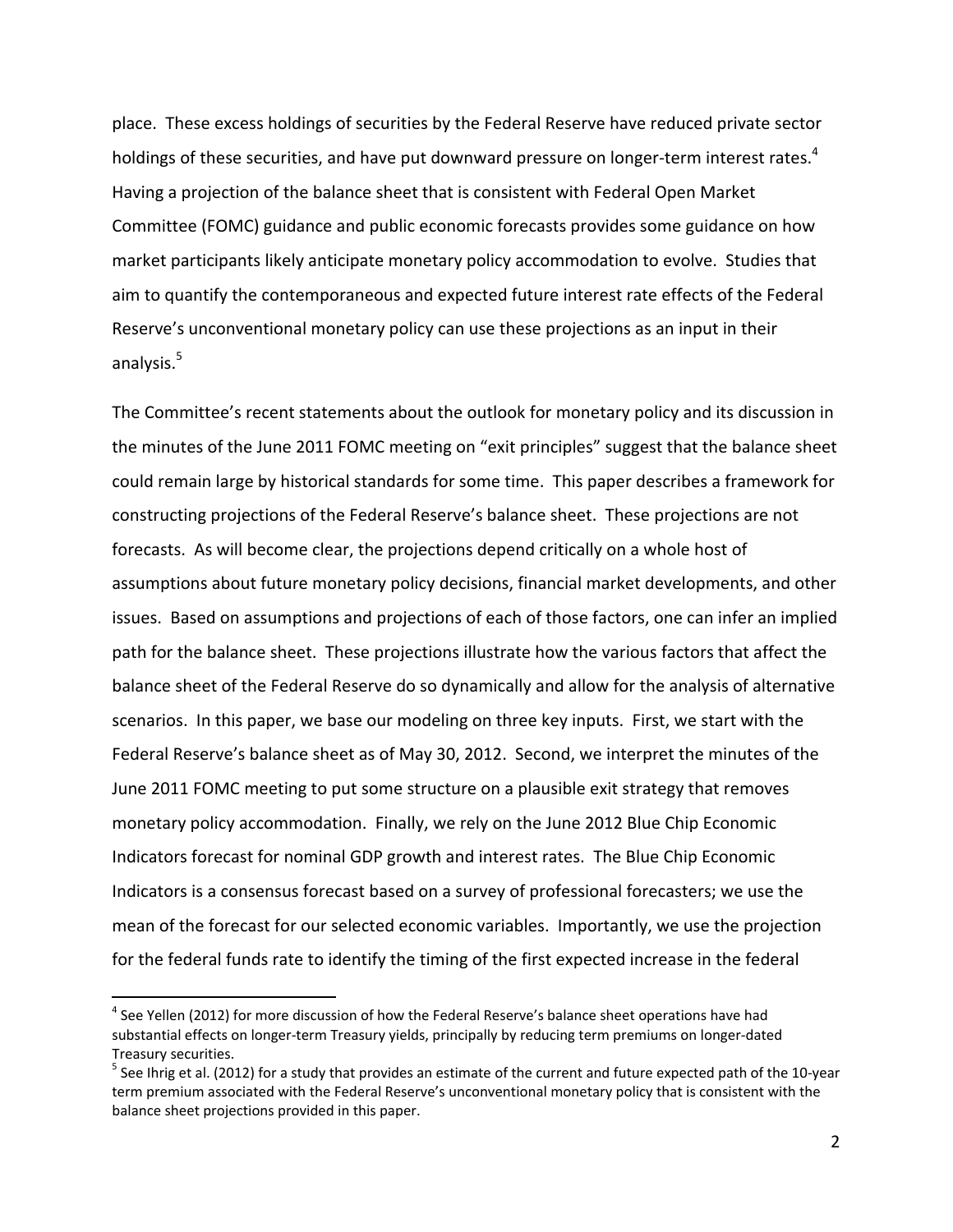funds rate, and we assume that the various elements of the exit strategy are tied to that timing. All of these inputs are publicly available and in no way represent a forecast from the Federal Reserve or its staff. To illustrate the dependence of the projections to the assumptions, we perform a series of alternative simulations.

Key findings using the baseline assumptions noted above are the following. First, the projections yield a Federal Reserve balance sheet that remains large by historical standards for a number of years. In particular, the SOMA portfolio contracts at only a slow pace through the medium term, reflecting the fact that the FOMC has stated that it anticipates that conditions will warrant keeping the federal funds rate at exceptionally low levels at least through late 2014. Moreover the maturity extension program is reducing the holdings of shorter‐dated Treasury securities in the portfolio to about zero, implying that there will be little passive shrinking in the holdings of Treasury securities when the reinvestment policy is ended. Under these projections, the SOMA portfolio does not return to a more normal size until mid‐ 2017, and its composition does not return to normal until 2018. If these projections underlie the beliefs of market participants, the implication is that the SOMA portfolio holdings should continue to put downward pressure on longer‐term interest rates for a number of years.

The paper is organized as follows. Section 2 provides a primer on the Federal Reserve's balance sheet and accounting. Section 3 outlines the assumptions used as inputs to the projections of the balance sheet. The balance sheet projections are discussed in Section 4. Section 5 concludes. Two appendixes are also included. Appendix 1 provides more detail on the assumptions underlying the projections. Appendix 2 describes the method used to derive projections of coupons on future purchases of SOMA securities.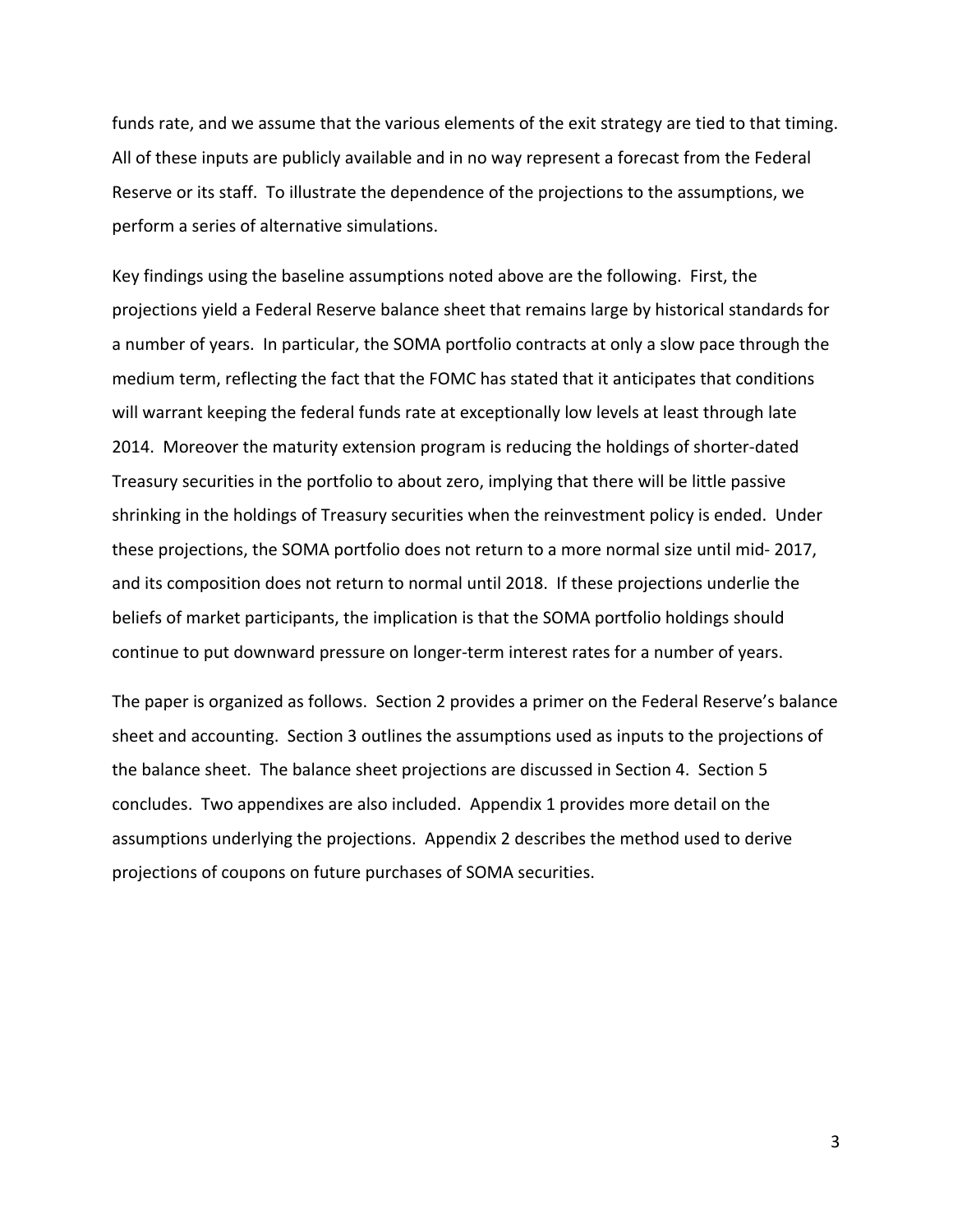# **2 Background and historical perspective**

### **2.1 The Federal Reserve's balance sheet**

Our discussion of the Federal Reserve's balance sheet will refer to the consolidated balance sheets of the 12 individual Reserve Bank balance sheets.<sup>6</sup> In reality, the accounting that will be discussed below is done at the Reserve Bank level; however, for simplicity, we focus on the Federal Reserve System's aggregate balance sheet.

Like any balance sheet, the Federal Reserve has assets on one side of the balance sheet, which must equal liabilities plus capital on the other side. As shown in Table 1, at the end of 2006, total assets of the Federal Reserve were \$875 billion, with the single largest asset item being the SOMA portfolio, at about \$780 billion. Prior to the financial crisis, the domestic SOMA portfolio comprised only Treasury securities, of which roughly one-third were Treasury bills and two-thirds were Treasury coupon securities.<sup>7</sup> On the other side of the balance sheet, the largest liability item was paper currency, or Federal Reserve Notes (FR Notes), at about \$785 billion. Federal Reserve capital consists of two components, capital paid in and surplus.  ${}^{8}$  By statute, member banks must subscribe to Federal Reserve Bank capital in an amount of 6 percent of each member bank's capital and surplus, half of which is paid in (this portion is referred to as capital paid in) and the other half is subject to call by the Board of Governors. When a member's capital or surplus changes, its holdings of Reserve Bank stock must be adjusted accordingly. Reserve Bank stock is quite different from stock in a private company and does not confer all of the controls in the way that equity in private firms does. Surplus capital is essentially retained earnings, and is equated to capital paid in.

www.federalreserve.gov/monetarypolicy/files/bstfinaccountingmanual.pdf, page I-68.

 $6$  The Board of Governors does not hold assets and liabilities in the same way that the Reserve Banks do. Section 10 of the Federal Reserve Act authorizes the Board to levy semiannually upon the Reserve Banks, in proportion to their capital stock and surplus, an assessment sufficient to pay its estimated expenses for the half of the year succeeding the levying of such assessment, together with any deficit carried forward from the preceding half year.<br> $\frac{7}{1}$  It is worth noting that there is a common misperception that the Federal Reserve only held Treas

the large-scale asset purchases.<br><sup>8</sup> See the *Financial Accounting Manual for Federal Reserve Banks,* which reports the accounting standards that should be followed by the Federal Reserve Banks at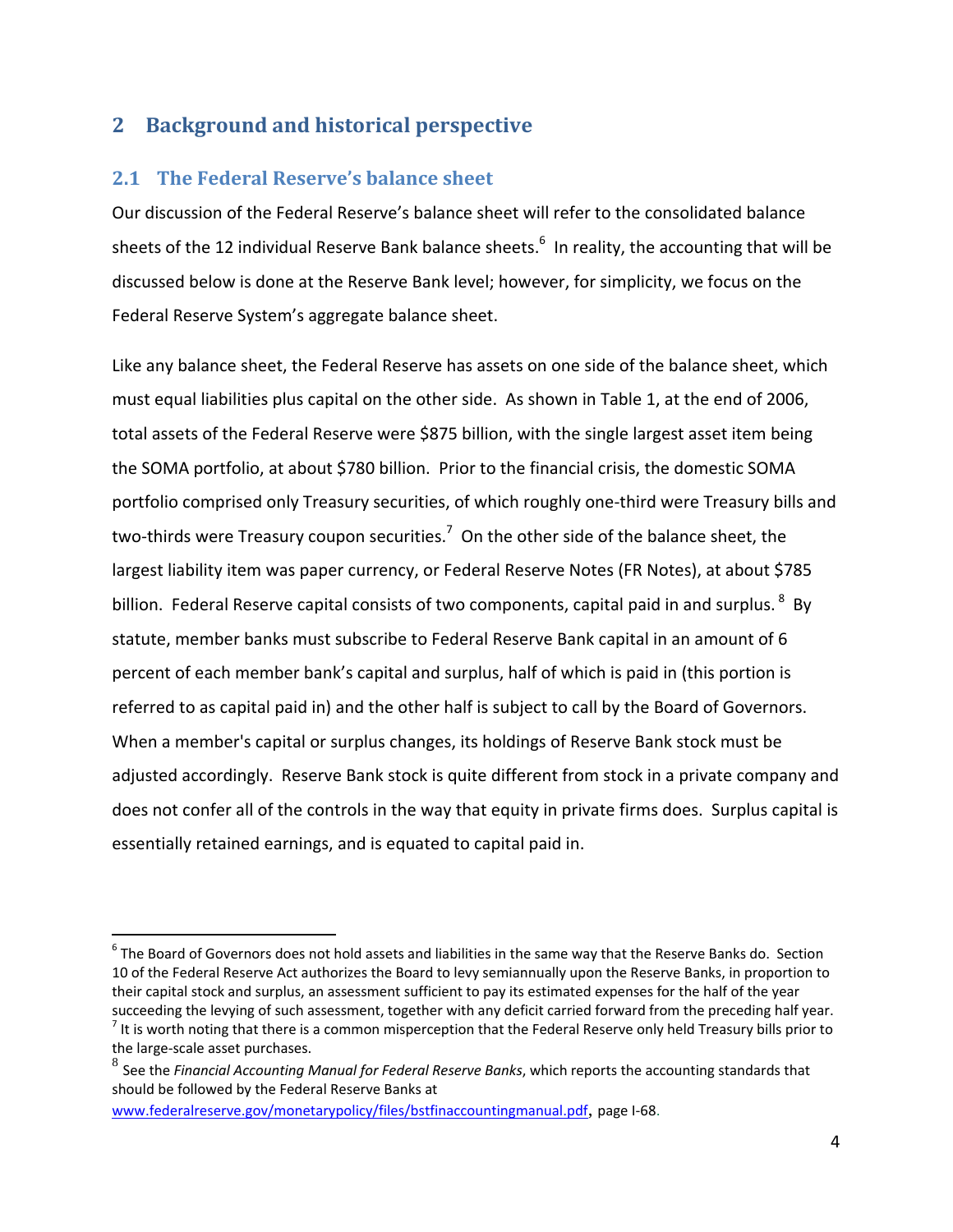With the lending that took place during the financial crisis, for a time, lending of various sorts surpassed the size of the SOMA portfolio. As of May 30, 2012, the SOMA portfolio was again the largest asset item, but it had grown to over \$2.6 trillion because of the asset purchase programs. On the liability side of the balance sheet, FR Notes, at about \$1.1 trillion, were no longer the largest liability item. Instead, as the FOMC increased its asset purchases, reserve balances increased correspondingly to a level about \$1.5 trillion.



### **Table 1: Federal Reserve's Balance Sheet, end‐2006 and present**

**Source: H.4.1 Statistical Release** 

The next few subsections review the key components of the Federal Reserve's balance sheet and how they have changed. $9$ 

# **2.1.1 The SOMA portfolio: Composition, size, and maturity structure**

Over most of the post‐war period, the SOMA portfolio was the largest asset item on the Federal Reserve's balance sheet.<sup>10</sup> During that time, the SOMA portfolio essentially held Treasury securities; however, the portfolio has held other types of securities in its portfolio over its history.<sup>11</sup> For example, from 1971 to 1981, the Federal Reserve purchased limited quantities of agency securities; the last of these securities matured in the early 2000s, and no more were purchased until 2008.<sup>12</sup>

 $9$  For a description of additional components of the balance sheet, see the interactive guides to the H.4.1 tables at http://www.federalreserve.gov/monetarypolicy/bst\_fedsbalancesheet.htm, or the Financial Accounting Manual at http://www.federalreserve.gov/monetarypolicy/files/bstfinaccountingmanual.pdf.

 $\frac{10}{10}$  For a description of the Federal Reserve's balance sheet prior to World War II, see Banking and Monetary Statistics, 1914-1941 (1943).<br><sup>11</sup> Refer to Edwards (1997).<br><sup>12</sup> Refer to Meltzer (2010).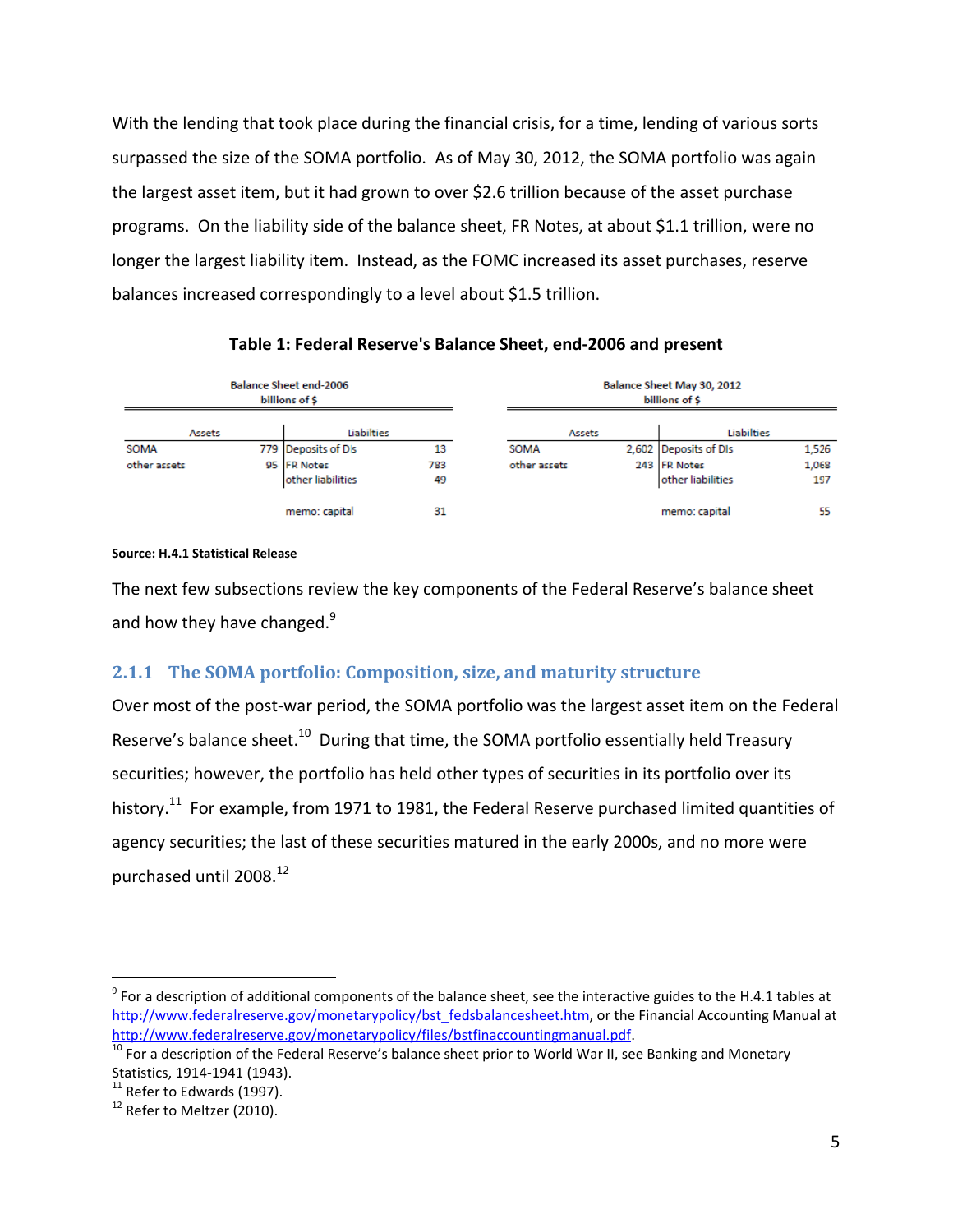Historically, the size of the SOMA portfolio–and the balance sheet more generally—reflected growth in FR Notes and Reserve Bank capital. When currency is put into circulation, it is shipped to a depository institution and that institution's account at the Federal Reserve is debited by an equivalent amount. Because currency outstanding tends to trend upward, over time currency growth would tend to reduce the amount of reserve balances in the banking system. The Federal Reserve would purchase securities in open market operations to offset this drain of reserves. On net, therefore, the growth rate of currency tended to drive the size of the balance sheet. Similarly, when a depository institution subscribes to a larger amount of Federal Reserve capital or the Federal Reserve adds to its surplus account, the result would be—all else equal—a reduction in reserve balances. As a result, the SOMA portfolio must increase to offset these increases as well, creating a larger balance sheet overall.

This historical pattern is illustrated in Figure 2. As can be seen, through 2007, both the SOMA portfolio and currency and capital trended upward together. When the LSAPs began in late 2008 and early 2009, and continuing through the second round of purchases in 2010, the SOMA portfolio increased markedly and at a rate that far outpaced the growth of currency and capital. The expansion of the SOMA portfolio at that point was reflected in reserve balances.

The SOMA portfolio has a range of maturities of Treasury securities in its holdings.<sup>13</sup> Historically, the Desk tended to purchase securities across the entire yield curve to avoid distorting the yield curve. As shown in Figure 3, the weighted‐average maturity of Treasury coupon securities in the SOMA portfolio stayed around three to four years. After the start of the financial crisis, the maturity of Treasury coupon securities in the SOMA portfolio lengthened notably, reflecting the runoff in bills to sterilize the credit and liquidity programs in 2008 and the purchase of longer‐dated securities.

#### **2.1.2 Premiums and discounts**

Federal Reserve accounting records all domestic securities holdings at face value, rather than at market value. Except for the rollover of maturing Treasury securities, new purchases of

 $^{13}$  In the weekly H.4.1 statistical release, in addition to the Federal Reserve's balance sheet, the maturity distribution of asset holdings is also published.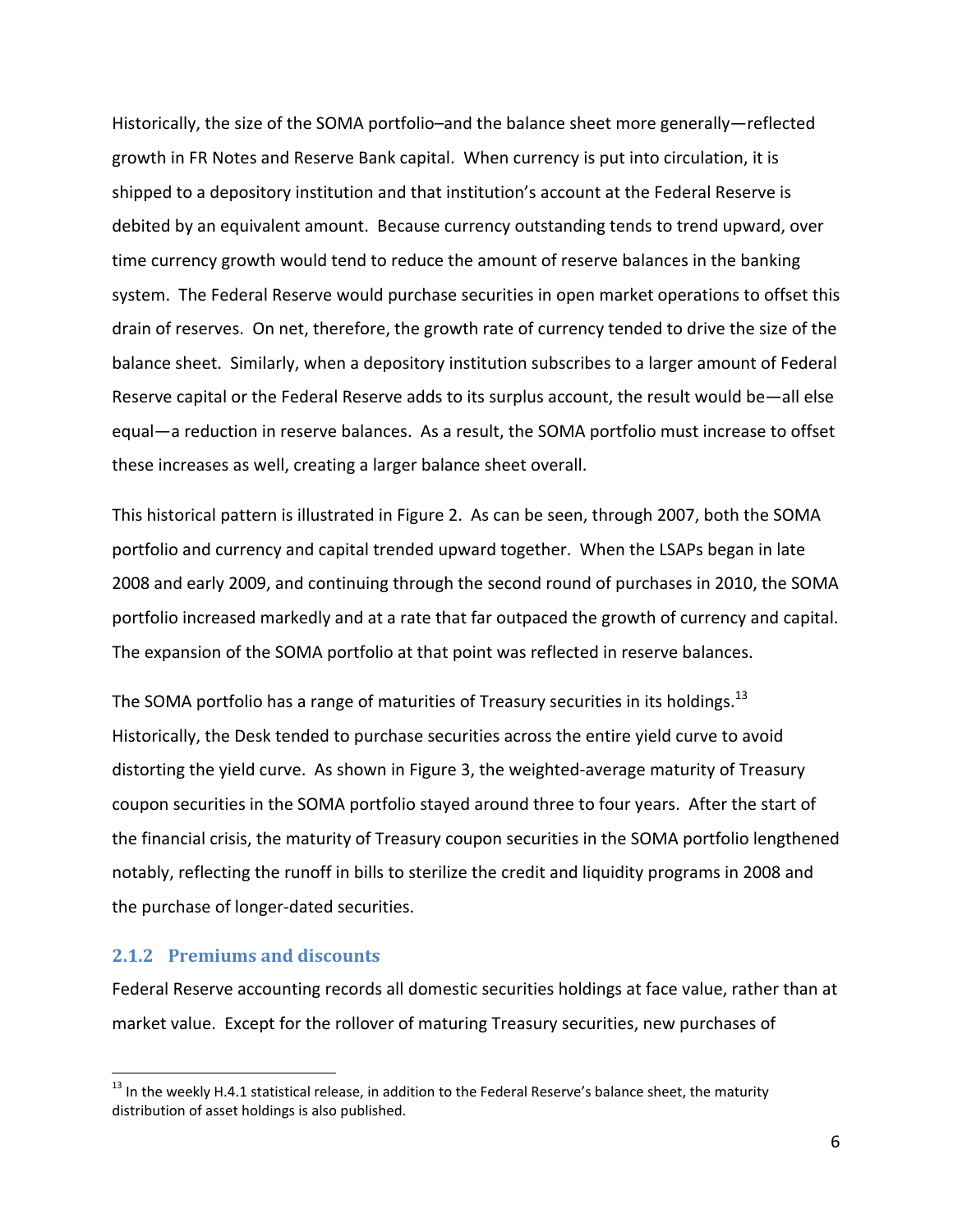securities are conducted in the open market at market prices. If a security is purchased for more than its face value, the difference between the purchase price and the face value—the premium on that security—is recorded separately as an asset on the balance sheet. Likewise, if a security is purchased for less than its face value, the difference between the purchase price and the face value—the discount on that security—is recorded as a liability on the balance sheet. Reserve balances increase by the purchase price of the security, that is, the face value plus the net premium (premiums net of discounts). At maturity of the security, the Federal Reserve will only receive the face value, so the premiums and discounts must be amortized over the remaining term of the security. U.S. Treasury securities and agency debt securities held by the Federal Reserve Banks are amortized linearly over the remaining term of the security. In the accounting treatment of agency MBS premiums, the amortization schedule for MBS is based on an effective yield calculation, which results in a constant rate of return during the term of the security. In the analysis that follows, however, we simplify this assumption and implement agency MBS amortization using the path of anticipated paydowns of agency MBS. As of year‐end 2011, there were \$88 billion in unamortized premiums and \$1 billion in discounts associated with holdings of Treasury securities and \$12 billion in unamortized premiums and \$1 billion in discounts associated with holdings of agency MBS.<sup>14</sup>

#### **2.1.3 Lending**

Since its inception, the Federal Reserve has had the authority to lend to depository institutions. Prior to the financial crisis, however, borrowing from the Federal Reserve tended to be quite small, typically less than a couple hundred million dollars outstanding per day. During the financial crisis, lending by the Reserve Banks grew significantly, at one point exceeding \$1 trillion outstanding.<sup>15</sup> Lending by the Federal Reserve increases reserve balances, all else equal, because in lending to a depository institution, the Reserve Bank directly credits that institution's reserve account. As a result, reserve balances rose as lending increased during the

 $14$  Refer to the Combined Financial Statement of the Federal Reserve System, available at

http://www.federalreserve.gov/monetarypolicy/bst\_fedfinancials.htm.<br><sup>15</sup> Included in this number are primary, secondary and seasonal loans; term auction credit; the primary dealer and other broker‐dealer credit, credit extended to AIG, net portfolio holdings of Commercial Paper Funding Facility, and the outstanding principal amount of loans extended by the Federal Reserve Bank of New York to Maiden Lane, Maiden Lane II, and Maiden Lane III.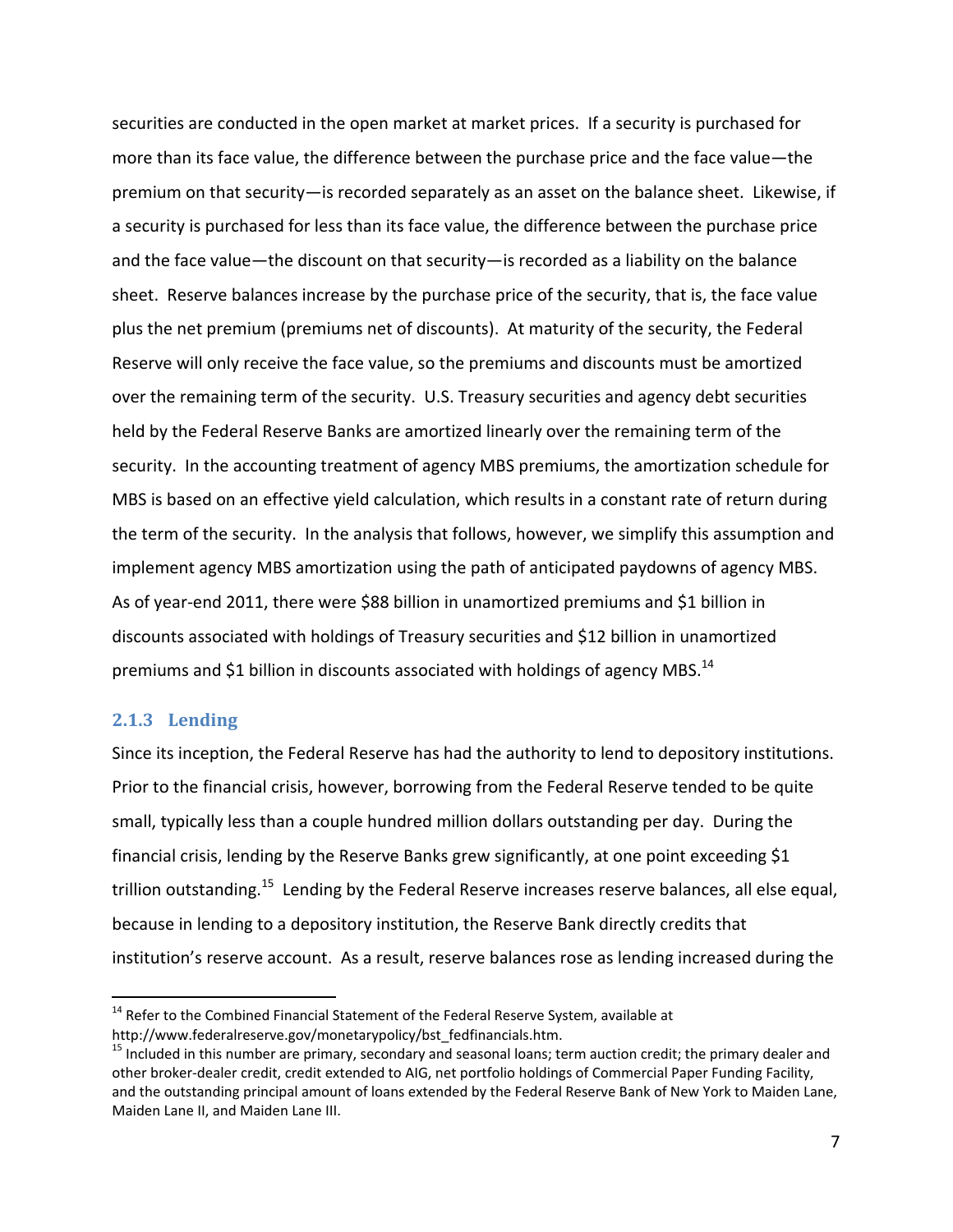financial crisis. The loan to the institution is the corresponding asset on the Federal Reserve's balance sheet.

### **2.1.4 Deposits of depository institutions and reverse repurchase agreements**

Deposits of depository institutions include balances at the Federal Reserve of all depository institutions that are used to satisfy reserve requirements and balances held in excess of balance requirements, as well as service-related deposits. Deposits of depository institutions grew dramatically through the crisis, and are currently quite elevated by historical standards. When we refer to "reserve balances," we are using the "deposits of depository institutions" concept. These deposits represent funds that depository institutions own—they are a liability of the Reserve Bank, but an asset of the depository institution. These funds are also used for payment system settlement—for example, a payment from one bank to another (or from one bank's customer to the customer of a different bank) typically results in a debit to the paying bank's account and a credit to the receiving bank's account. Lending of reserve balances and payment activity result only in a movement of reserve balances from one depository institution's account at the Federal Reserve to another institution's account; the aggregate quantity is unchanged.

#### **2.1.5 Reverse repurchase agreements**

The Federal Reserve conducts reverse repurchase agreements (reverse repos, or RRPs) by selling securities to counterparties who sell the securities back to the Federal Reserve on a stated future date. Currently, the largest portion of outstanding reverse repos is with foreign central banks that hold dollars in their accounts at the Federal Reserve Bank of New York. Known as the "foreign RP pool," as of end‐May 2012, there was a little less than \$100 billion in foreign RP pool transactions outstanding on the Federal Reserve's balance sheet.

In addition to the foreign RP pool, before the financial crisis, the Federal Reserve occasionally engaged in reverse repos with primary dealers to drain reserve balances. These transactions are conceptually distinct from the service provided by the foreign repo pool; in particular, they are intended to be part of open market operations and therefore part of the conduct of monetary policy. Since late 2009, the Federal Reserve Bank of New York has taken steps to expand the types of counterparties for reverse repos to include entities other than primary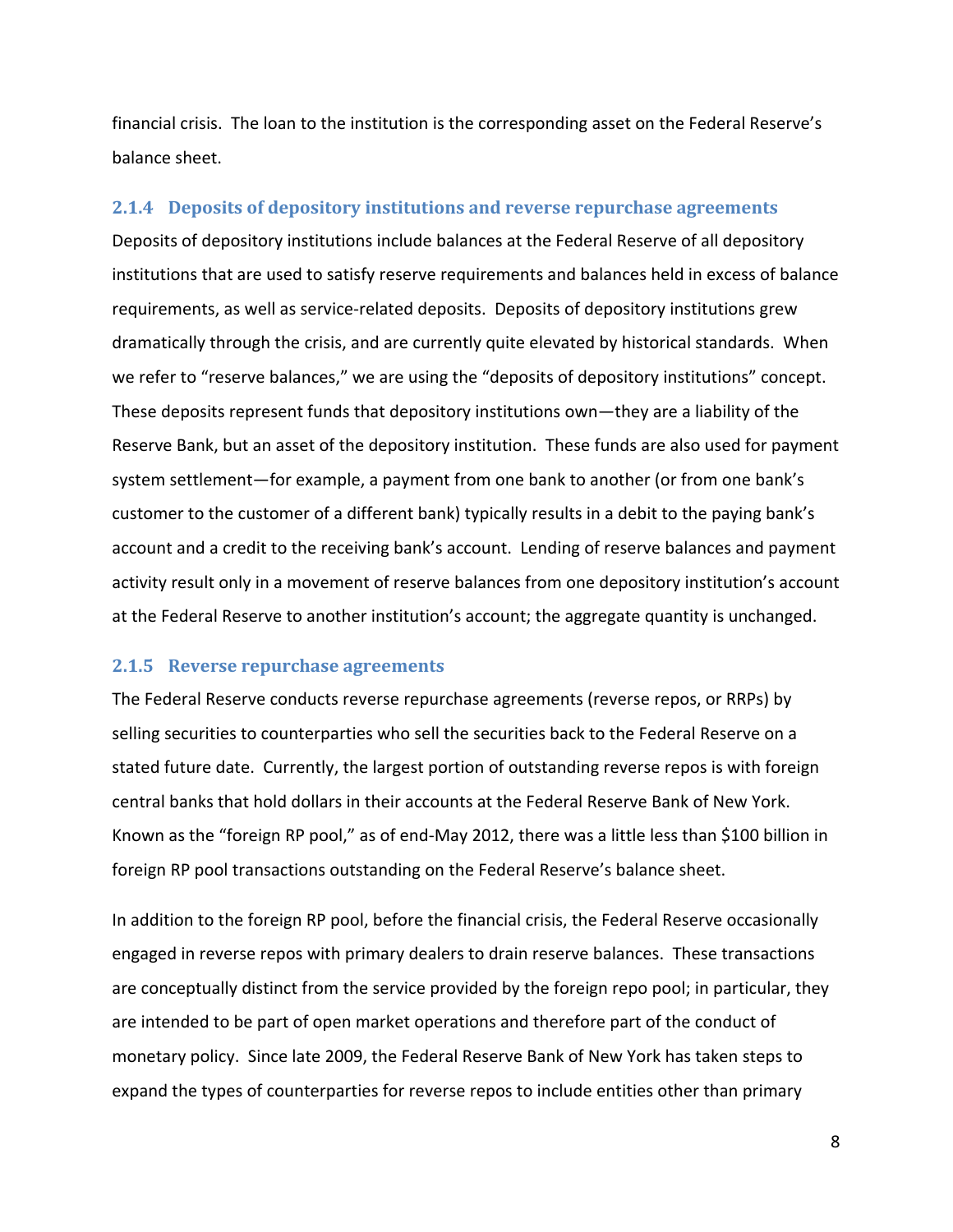dealers, in order to prepare for the potential need to conduct large‐scale reverse repurchase agreement transactions.

#### **2.1.6 Federal Reserve Notes**

Federal Reserve notes, or currency, are a liability of the Federal Reserve. As a practical matter, the quantity of currency outstanding is not determined by the Federal Reserve. Instead, when a depository institution wants to hold currency in its vault or automatic teller machines in order to meet customer needs, it requests a shipment from its Federal Reserve Bank. When that shipment is made, the depository institution's reserve account at the Reserve Bank is debited by the amount of the currency shipment. One important source of demand for U.S. currency is from overseas. Although it is impossible to know with certainty what portion of currency outstanding is outside of the United States, estimates suggest that the fraction is one half or more.<sup>16</sup> Prior to the financial crisis, currency was the largest liability item on the Federal Reserve's balance sheet.

# **2.1.7 Capital paidin, surplus, and interest on Federal Reserve notes due to U.S. Treasury**

The capital of the Reserve Banks is different than the capital of other institutions. It does not represent controlling ownership as it would for a private‐sector firm. Ownership of the stock is required by law, the Reserve Banks are not operated for profit, and the stock may not be sold, traded, or pledged as security for a loan. As stipulated in Section 5 of the Federal Reserve Act, each member bank of a Reserve Bank is required to subscribe to the capital of its district Reserve Bank in an amount equal to 6 percent of its own capital stock and surplus. Of this amount, half must be paid to the Federal Reserve Banks and half remains subject to call by the Board of Governors. This capital paid in is a required assessment on the member banks and its size changes directly with the capital of the member banks. Also stipulated by law is that dividends are paid at a rate of 6 percent per year. Over the past decade, reflecting increases in capital at member banks, reserve bank capital has grown at an average rate of about 15 percent per year. In addition, Reserve Banks have surplus capital, which reflects withheld

  $16$  Refer to Judson and Porter (1996).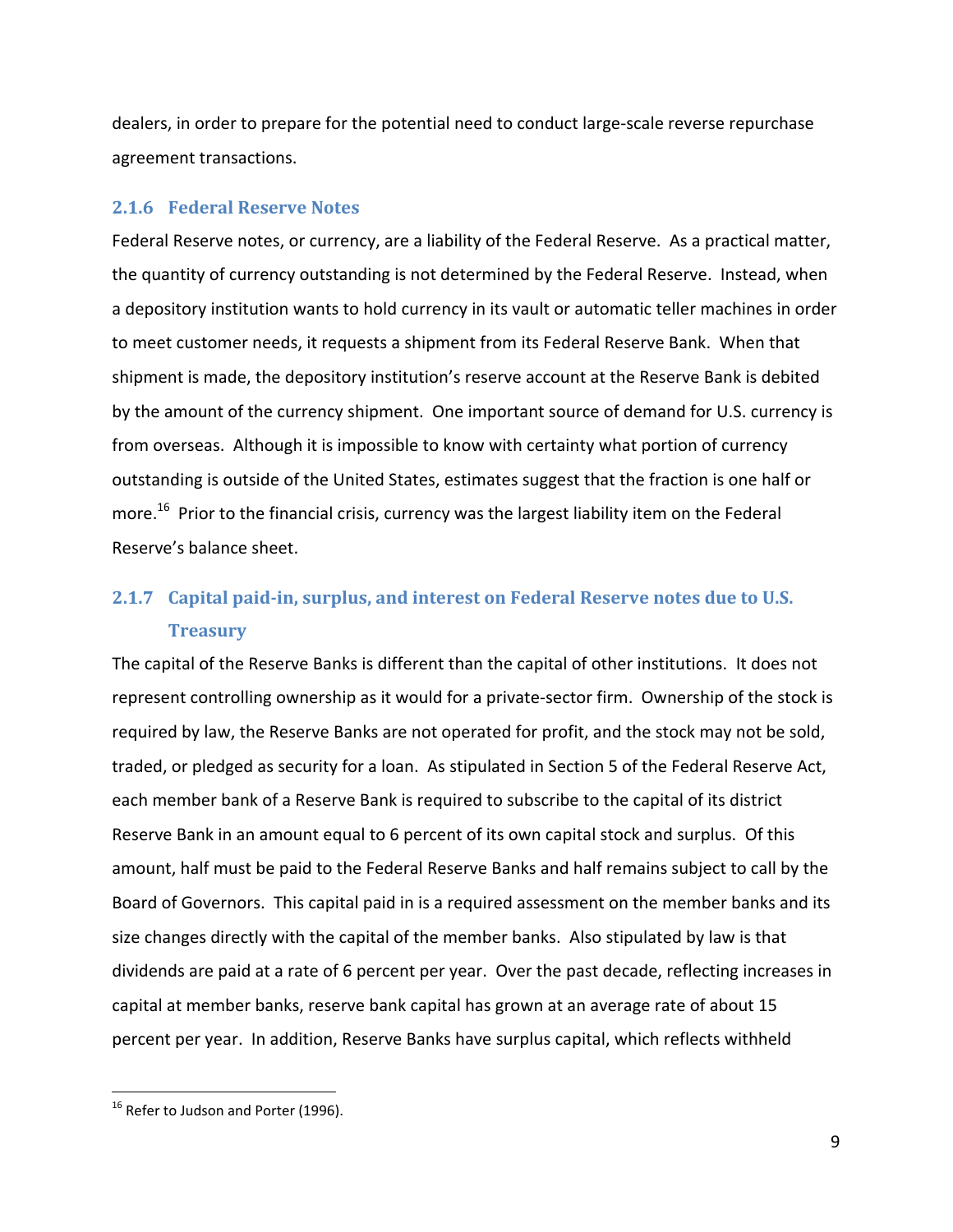earnings, and Federal Reserve accounting policies stipulate that the Reserve Banks withhold earnings sufficient to equate surplus to capital paid in. As a result, as capital of member banks grows through time, capital paid in grows in proportion. Because surplus is set equal to capital paid in, it likewise grows at the same rate as member bank capital.

One liability item is distinct from the others. As noted above, the Federal Reserve remits all net income, after expenses and dividends and allowing for surplus to be equated to capital paid in, to the U.S. Treasury. As those earnings accrue, they are recorded on the Federal Reserve's balance sheet as "Interest on Federal Reserve notes due to U.S. Treasury." In the event that earnings only equal the amount necessary to cover operating costs, pay dividends, and equate surplus to capital paid‐in, this liability item would fall to zero because there are no earnings to remit and the payment to the Treasury would be suspended. If earnings are insufficient to cover these costs – that is, there is an operating loss in some period – then no remittance is made until earnings, through time, have been sufficient to cover that loss. The value of the earnings that would need to be retained to cover this loss is called a "deferred asset" and is booked as a negative liability on the Federal Reserve's balance sheet under the line item "Interest on Federal Reserve notes due to the U.S. Treasury."

One consequence of the current implementation of Federal Reserve Bank accounting policy is that the recording of a deferred asset implies that Reserve Bank capital does not decline in the event of an operating loss. From time to time, individual Reserve Banks have reported a deferred asset; however, these deferred assets were generally short-lived.<sup>17</sup> It has never been the case that the Federal Reserve System as a whole has suspended remittances to the Treasury for a meaningful period of time because of operating losses.

#### **2.1.8 Other liabilities**

The Federal Reserve acts as fiscal agent for the U.S. Treasury. The Treasury holds two accounts at the Federal Reserve, which are the Treasury's General Account (TGA) and the Supplemental

 $^{17}$  For example, as shown on the H.4.1 Statistic Release from November 3, 2011, the Federal Reserve Bank of New York recorded a large enough deferred asset so that the Federal Reserve System also did.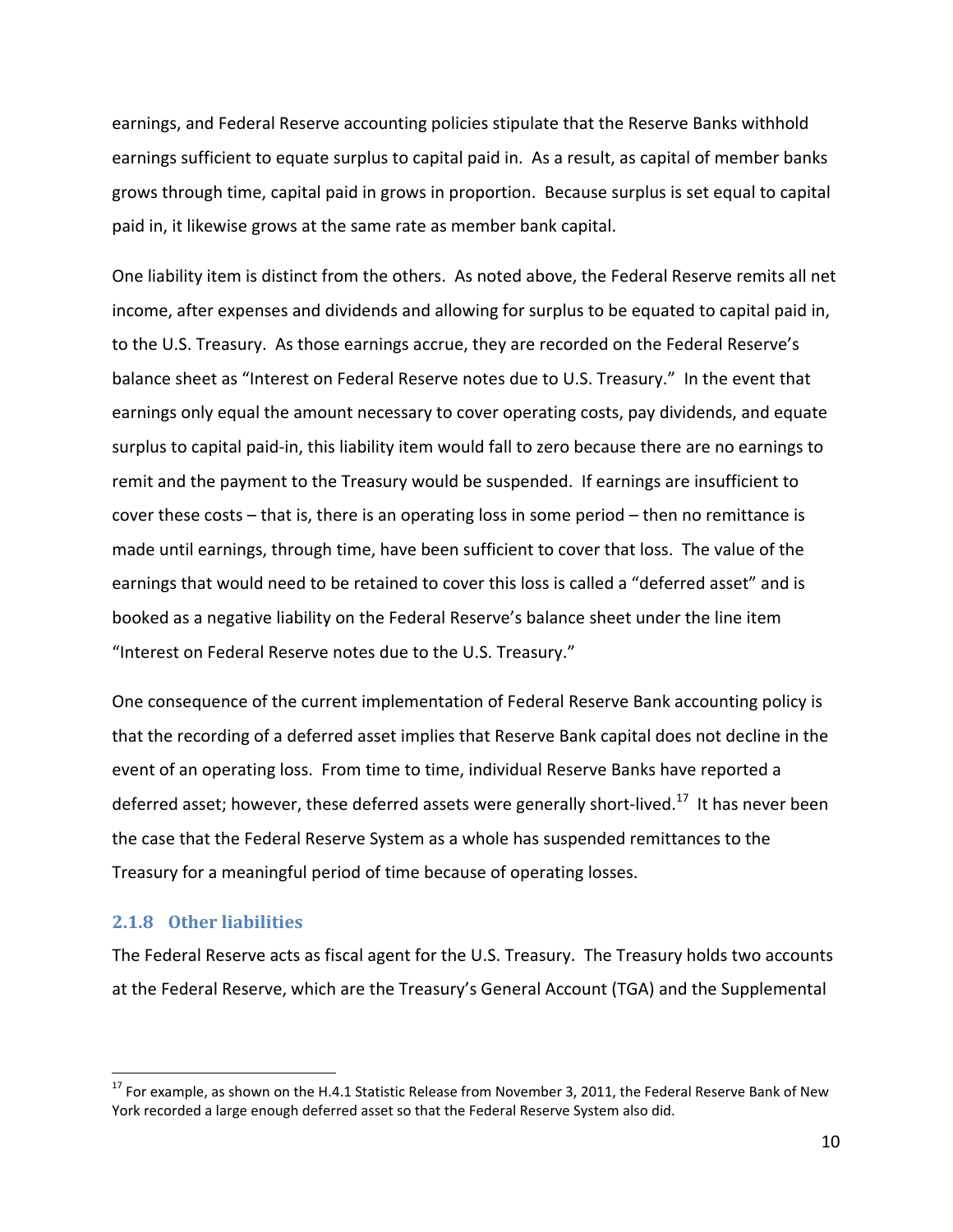Financing Account (SFA).<sup>18</sup> The TGA is the primary account through which the Treasury's transactions settle. Major outlays of the U.S. Treasury are generally made from this account and tax receipts are deposited in this account. The TGA is also used to collect funds from sales of Treasury debt. Prior to the financial crisis, the Treasury managed the balance in this account, which receives no interest, to a level of about \$5 billion each day, and invested any additional funds in the banking system. The Treasury traditionally received the federal funds rate less a spread on funds it had invested in depository institutions. Since late 2008, the federal funds rate has been close to zero, and the Treasury has placed essentially all of its operating cash in the TGA.<sup>19</sup>

The SFA was established by the Treasury in September 2008 to hold the proceeds of the Supplementary Financing Program and to coordinate with the Federal Reserve in the management of the aggregate quantity of reserve balances. Under this program, the Treasury issues marketable debt and deposits the proceeds in an account at the Federal Reserve that is segregated from the TGA. On a number of occasions as the statutory debt limit appeared to be binding, the Treasury reduced the quantity of debt issued under the SFP, thereby reducing the balance in the SFA. The SFA fell to zero in late July 2011 and has stayed at that level subsequently.

There are a set of other liabilities that we do not discuss in detail because they are, in general, either small or not particularly relevant for the purposes of these projections. More discussion of the Federal Reserve's balance sheet is available on the Board of Governors' website.<sup>20</sup>

# **2.2 Valuation of the SOMA portfolio**

There are a number of different ways to record the value of the SOMA portfolio. Reserve Bank accounting records the SOMA portfolio at par value. The par value of the portfolio, reported in line 1 of Table 2, gives the face value of the securities in the portfolio. This is the value of the

 $18$  Technically, the Treasury has a general account at each Reserve Bank, however in practice these accounts are consolidated each night into the general account at the Federal Reserve Bank of New York.

<sup>&</sup>lt;sup>19</sup> See http://www.fms.treas.gov/tip/communication/special-communication-2008.pdf for the Treasury's<br>announcement of the suspension of its Term Investment Option auctions.

<sup>&</sup>lt;sup>20</sup> http://www.federalreserve.gov/monetarypolicy/bst\_fedsbalancesheet.htm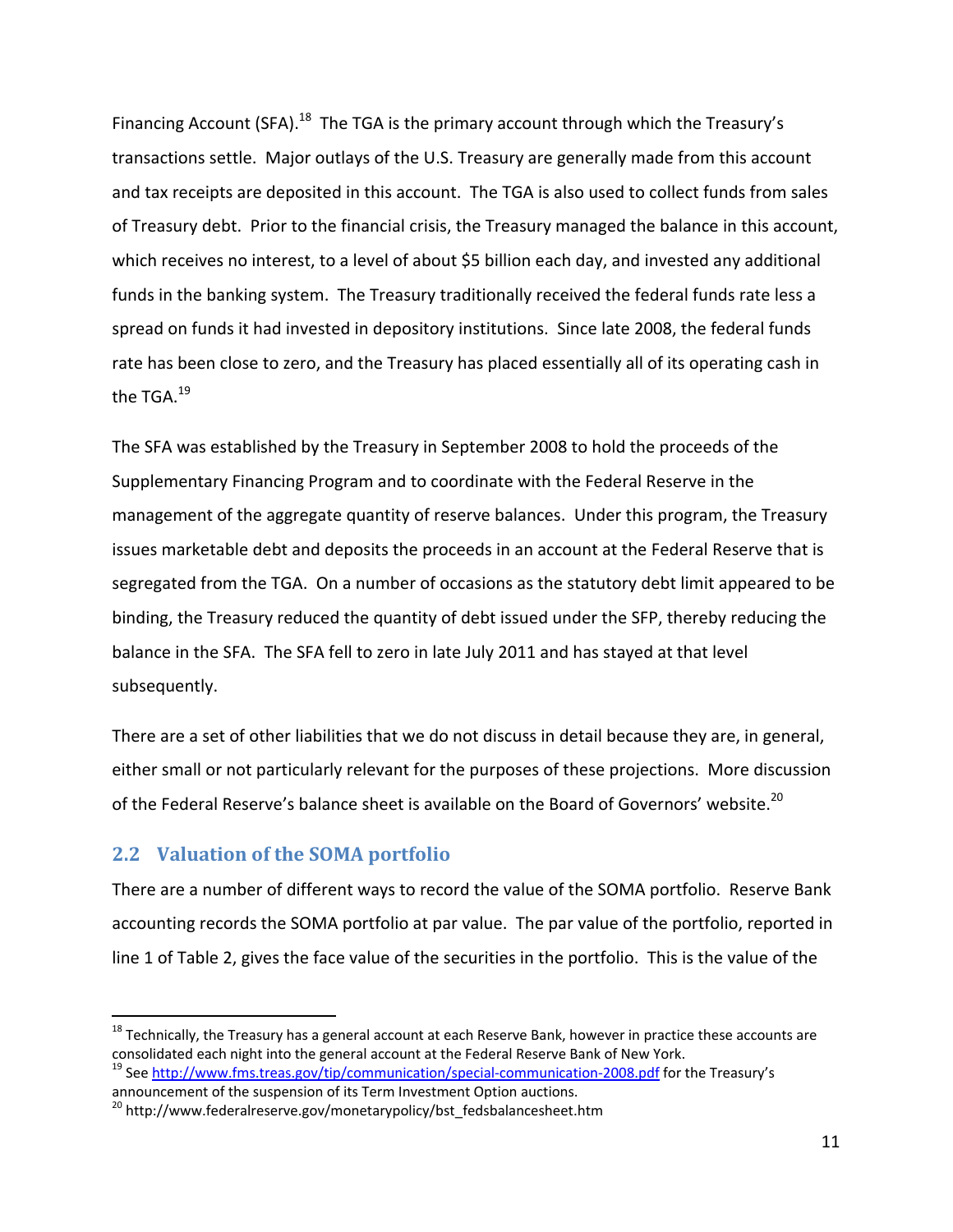portfolio reported in the weekly H.4.1 statistical release. The amortized cost of the portfolio, also called the book value of the portfolio and shown in line 3, is the par value of the portfolio plus any unamortized net premiums associated with the securities. A third valuation of the portfolio is the market value, line 4. The Monthly Report on Credit and Liquidity Programs and the Balance Sheet and the Annual Report also report the fair value of the portfolio.<sup>21</sup> As interest rates change, the market value of the securities in the portfolio changes. The difference between the market value and the book value is the unrealized net gain (or loss) position of the portfolio, line 5. As of the end of March 2012, the portfolio had an unrealized gain of \$177 billion, reflecting a gain on each of the three types of securities holdings.<sup>22</sup> March 2012 is the last published information on the position of the portfolio as of the writing of this paper; however, a similar calculation is possible at roughly any time. In particular, the Federal Reserve Bank of New York publishes the CUSIP of every security held in the SOMA portfolio. Combining these CUSIPs with market prices for the securities allows for the calculation—on any day—of the market value of the Federal Reserve's portfolio. $^{23}$ 

| וכווטוווט כו      |                   |                    |                   |                   |  |  |
|-------------------|-------------------|--------------------|-------------------|-------------------|--|--|
|                   | <b>Treasuries</b> | <b>Agency Debt</b> | <b>Agency MBS</b> | <b>Total SOMA</b> |  |  |
| 1. Par value*     | 1,665             | 96                 | 837               | 2,598             |  |  |
|                   |                   |                    |                   |                   |  |  |
| 2. Net premiums   | 99                | 4                  | 12                | 115               |  |  |
|                   |                   |                    |                   |                   |  |  |
| 3. Amortized cost | 1,764             | 100                | 849               | 2,713             |  |  |
|                   |                   |                    |                   |                   |  |  |
| 4. Market value   | 1,892             | 106                | 892               | 2,890             |  |  |
|                   |                   |                    |                   |                   |  |  |
| 5. Gain/Loss      | 128               | 6                  | 43                | 177               |  |  |
|                   |                   |                    |                   |                   |  |  |

**Table 2: Value of the SOMA portfolio as of March 31, 2012 (\$ billions)**

<sup>&</sup>lt;sup>21</sup> The quarter-end market value of the SOMA portfolio is published in the Monthly Report on Credit and Liquidity Programs and the Balance Sheet, available at http://www.federalreserve.gov/monetarypolicy/clbsreports.htm, with a lag. Alternatively, the Federal Reserve Bank of New York publishes the CUSIPs of all of the securities in the Federal Reserve's portfolio. Matching these CUSIPs with current market prices allows for an estimate of the current market value of the portfolio.<br><sup>22</sup> Importantly, even if the SOMA portfolio was in an unrealized net loss position, the ability of the Federal Reserve

to implement monetary policy would not be hampered.<br><sup>23</sup> In addition, the amortized cost of the portfolio is required. In real time, amortized cost can be easily

approximated by the par value of the portfolio, which is published weekly, and the net unamortized premiums, which are included in the weekly publication of the balance sheet and are explicitly published quarterly.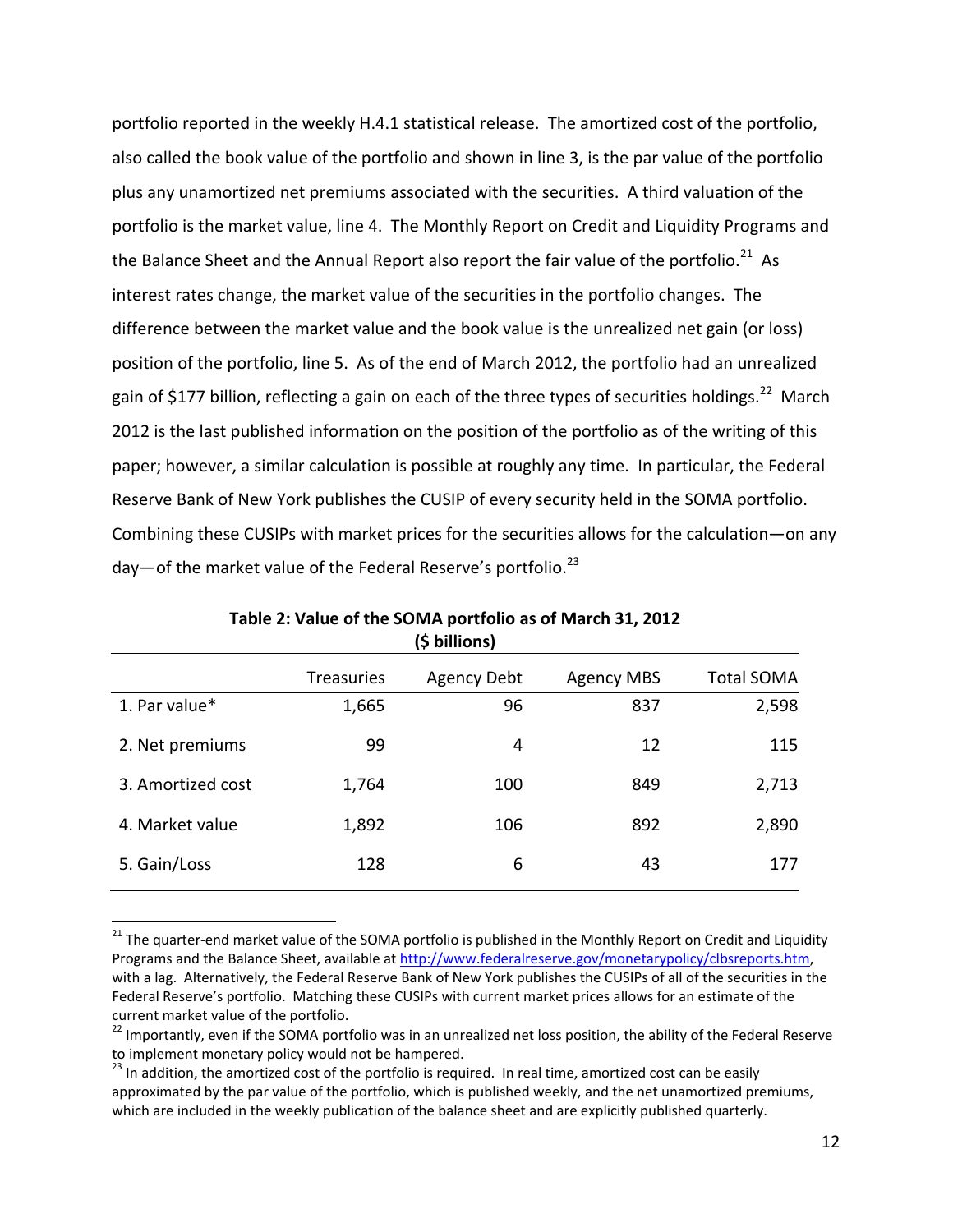\*Par value as of March 28, 2012 from the H.4.1 Statistical Release. Source: Monthly Report on Credit and Liquidity Programs and the Balance Sheet, June 2012.

# **3 Projections assumptions**

In order to construct projections of the Federal Reserve's balance sheet, assumptions about many of the details of the balance sheet and its evolution must be made. The following subsections review assumptions made about key line items of the balance sheet. A detailed description of these and additional line items is found in Appendix 1.

# **3.1 Interest rate assumptions**

To evaluate the current and future value of securities, and therefore the SOMA portfolio, assumptions must be made about the path of interest rates over the projection period. For this analysis, we rely on interest rate projections from the June 2012 Blue Chip forecast for the federal funds and 10‐year Treasury interest rates. The results of the simulations presented in this paper would be different under alternative assumed paths for market interest rates. The assumed path for the federal funds rate and the yield on the 10‐year Treasury note are shown in Figure 4. The federal funds rate remains in the 0 to ¼ percent range until the end of 2013. This forecast is the mean of the Blue Chip's professional forecasters' responses, and the forecast does not represent the views of the Federal Reserve or its staff.<sup>24</sup> After that point, interest rates are projected to rise and at the end of the projection period in 2020, the funds rate stands at 3.6 percent. The yield on the ten-year Treasury note also rises, from its current low level of 1.96 percent to 4.9 percent at the end of the projection period.

To perform the asset valuations that will be required, however, an entire yield curve is needed. As a result, we create a yield curve at each point in time over the projection period using historical relationships between the federal funds rate, the 10‐year Treasury rate and selected intermediate tenors. Asset valuation is needed, for example, to project the effect on reserves of selling MBS as envisioned in the FOMC's exit principles. The higher the market value of the

<sup>&</sup>lt;sup>24</sup> The January through August 2012 FOMC statements indicated that the federal funds rate would remain at exceptionally low levels "at least through late 2014." Later in the paper, we provide an alternative scenario where the federal funds rate does not rise above ¼ percent until October 2014.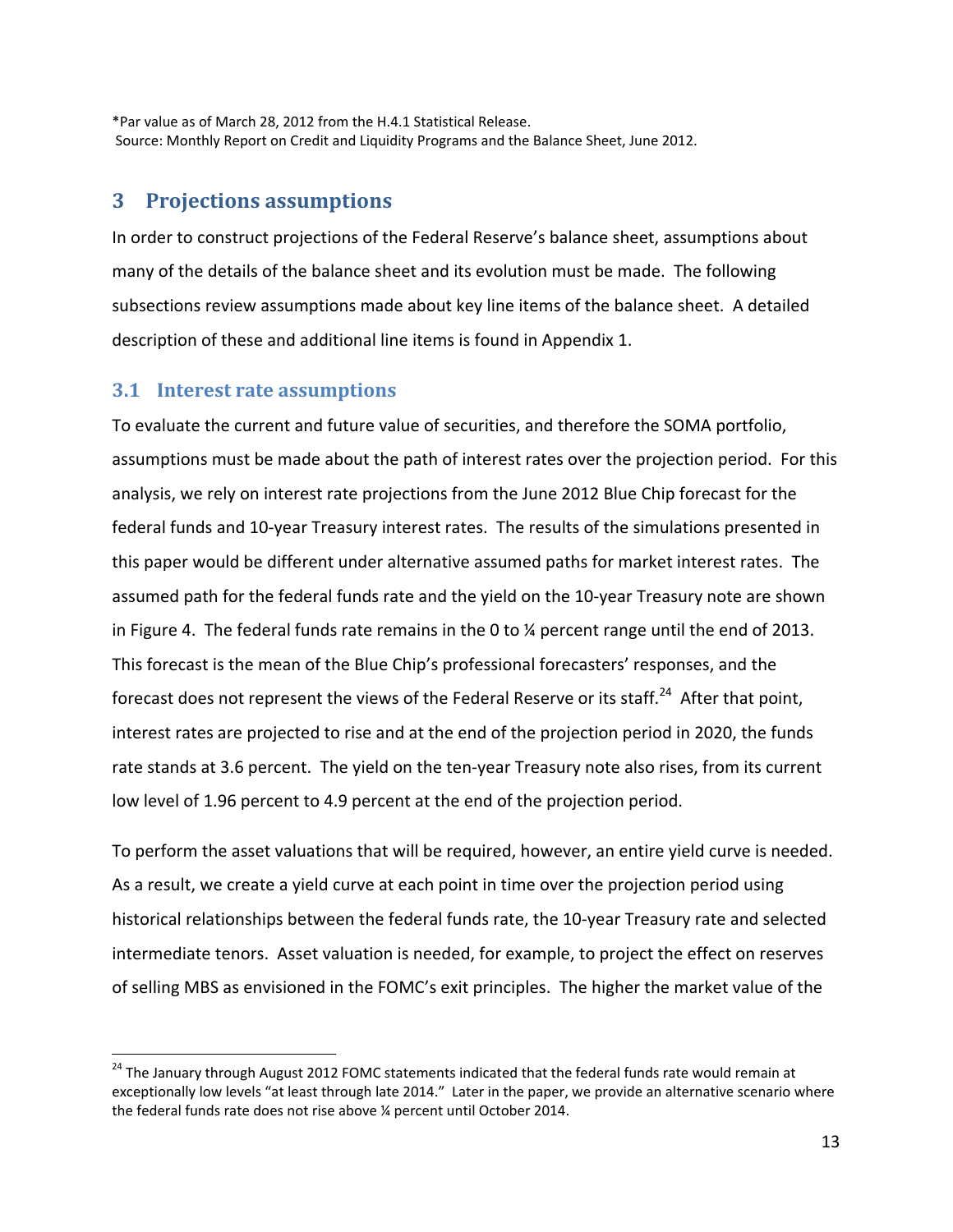security, the more reserves would be drained through the sale. The lower the market value, the reverse would be true. More details are provided in Appendix 2.

### **3.2 Nearterm balance sheet assumptions**

This subsection reviews our projection methodology for selected asset and liability items that are of particular interest. All elements of the balance sheet are projected, but we leave those of less interest to Appendix 1.

### **3.2.1 SOMA portfolio**

The evolution of the SOMA portfolio is intended to be consistent with the FOMC statement on June 20, 2012. In particular, we assume

- (1) The maturity extension program (MEP), which started in September 2011, is continued through the end of 2012. We assume that the Desk conducts sales of shorter‐dated Treasury securities so that sales and redemptions total about \$44 billion on average per month and purchases of longer‐term Treasury securities of a similar amount in the secondary market through the end of 2012; and
- (2) Reinvestment of principal payments from agency securities into agency MBS continues in the near term.

By "near-term," we mean the period of time between now and the beginning of an exit strategy from the current accommodative monetary policy stance.<sup>25</sup> Given the initial composition of the SOMA portfolio on May 30, 2012, the portfolio evolves over time. We adjust the maturity structure of holdings of Treasury securities and agency securities through time to reflect the sales and purchases of the MEP along with the reinvestment policy and the passage of time. Moreover, the forecast for future purchases imposes the constraint that SOMA holdings of any one CUSIP remain below 70 percent of the total amount outstanding in that CUSIP, as announced by the Federal Reserve Bank of New York.

Similar to the use of Blue Chip projections for interest rates, we turn to public projections for the Treasury's issuance of marketable debt. We use projections of both the amount and the

  $25$  The exit strategy and other timing issues will be discussed in further detail in Section 3.3.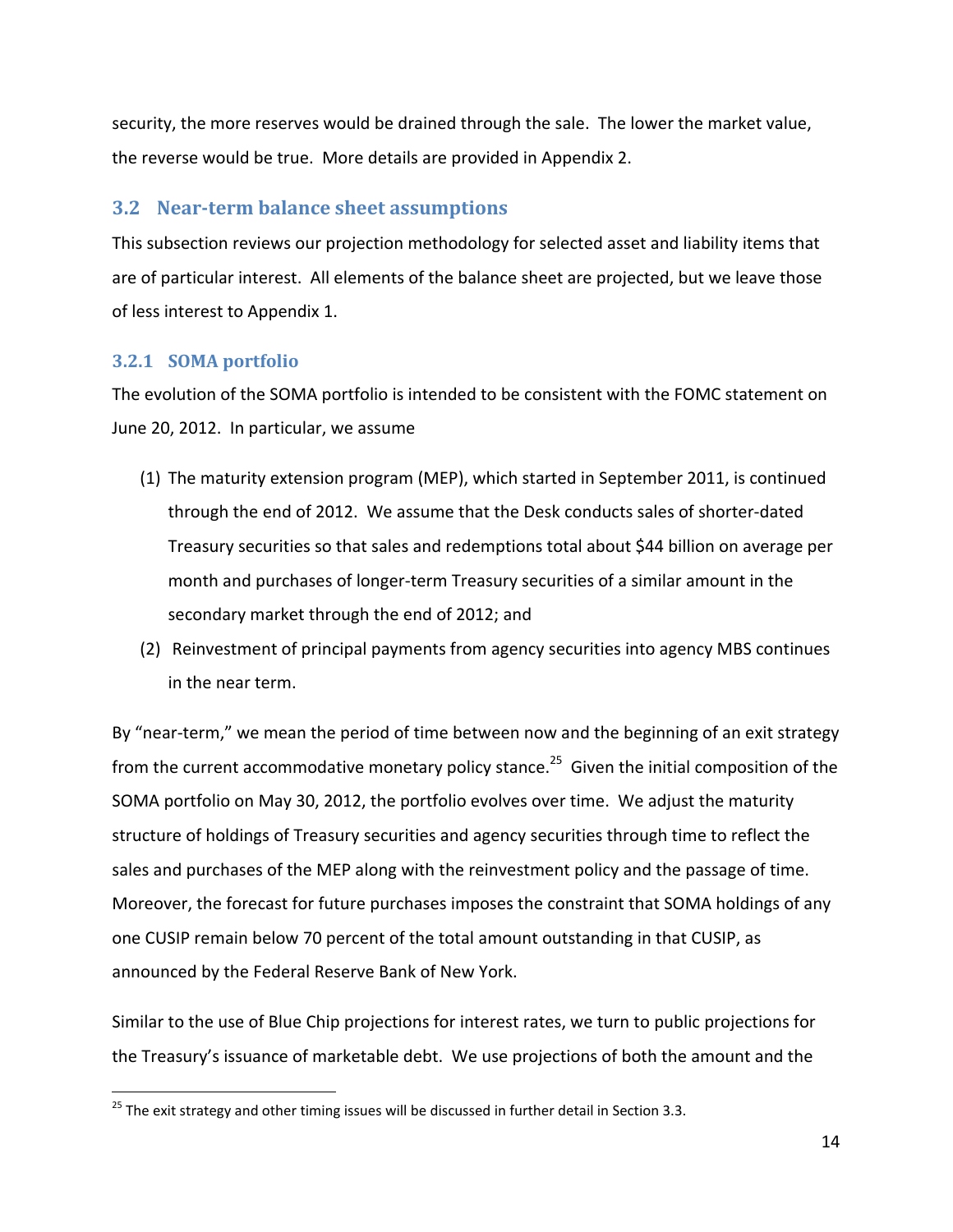maturity of Treasury issuance in order to project securities available for purchase by the Federal Reserve. We use Treasury issuance as of May 2012, and from that point forward, coupled with the Congressional Budget Office's January 2012 projections for total Treasury debt outstanding, we generate the level and maturity structure of marketable debt outstanding. In addition, we assume that the average maturity of Treasury debt outstanding extends from its current level of 62 months to 70 months by 2015, consistent with the Treasury's stated intentions as of November 2011.<sup>26</sup> Therefore, future Treasury purchases are associated with coupons that evolve over time reflecting projections in interest rates, Treasury issuance, and the 70 percent ownership rule.

As noted above, Federal Reserve accounting records the securities holdings at face value and records any unamortized premium or discount in the "other assets" category. Consequently, we must project both the face value of the portfolio and the associated premiums. To project premiums on future securities purchases we need to calculate the market value of securities in the future. We take the market value for securities as the present discounted cash flow of these securities using the coupon rate to generate cash flows and the yield curves described in Section 3.1 and Appendix 2 to discount these cash flows. The premium is the difference between the face value and the market value of the security. Treasury securities that are rolled over at auction are assumed to be purchased at par, and therefore have no premium.

For MBS reinvestment, we need to project the coupon of the securities that will be purchased. The model used for that is described in Appendix 2. Because reinvestments are assumed to continue only in the near term, we assume that purchases of MBS take place at a price 4 percent above face value, consistent with recent MBS reinvestment activity.

#### **3.2.2 Liabilities and capital**

In our modeling, two liability items are important exogenous drivers of the balance sheet contour – FR notes and the TGA. For simplicity, we assume that FR notes grow in line with the

<sup>&</sup>lt;sup>26</sup> Refer to Minutes of the Meeting of the Treasury Borrowing Advisory Committee the Securities Industry and Financial Markets Association November 1, 2011, available at http://www.treasury.gov/press‐center/press‐ releases/Pages/tg1349.aspx.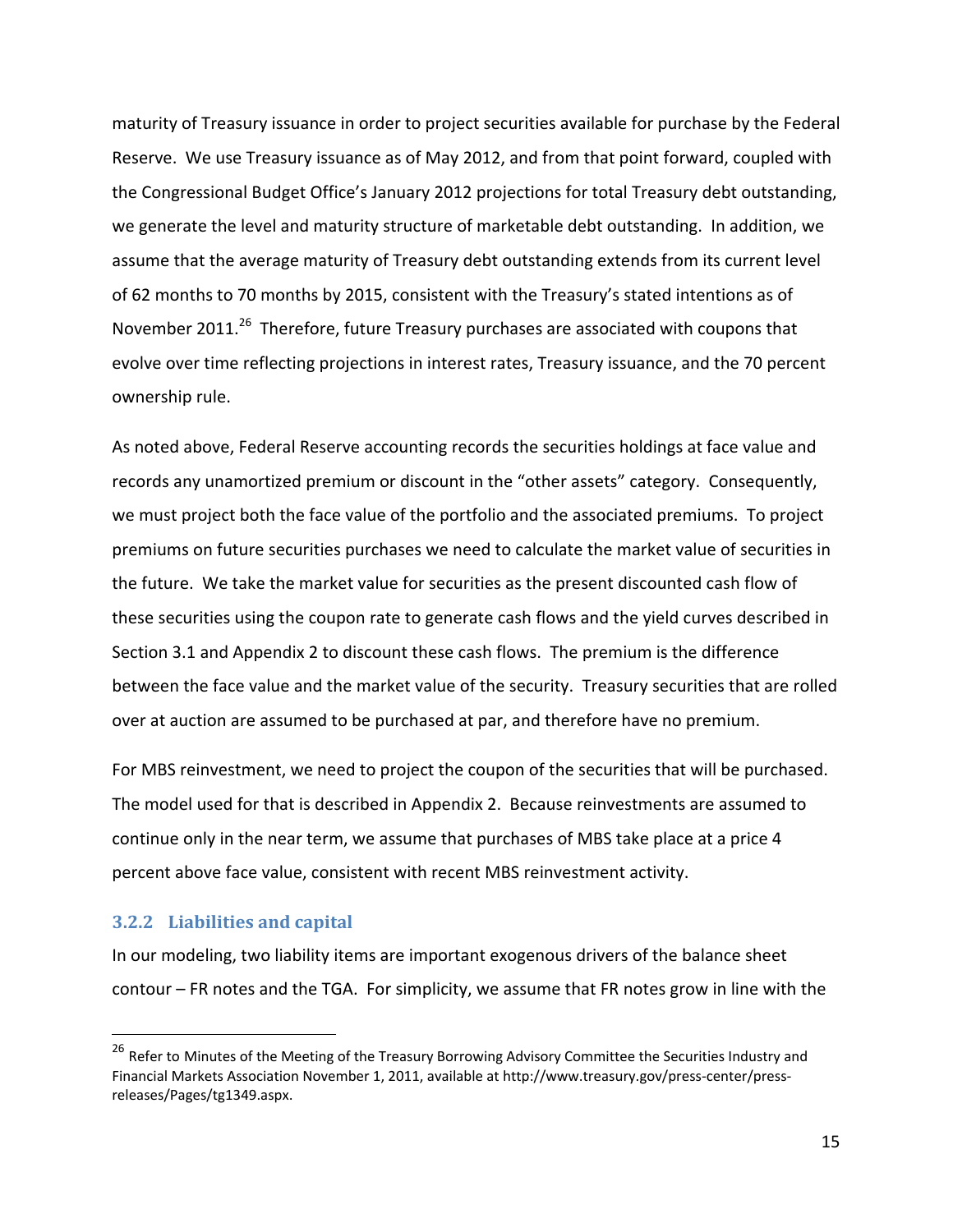Blue Chip forecast for nominal GDP. Prior to 2008, the level of the TGA was fairly constant near \$5 billion.<sup>27</sup> Since that time, however, the Treasury has maintained essentially its entire cash balance in the TGA and the TGA has been volatile, reflecting the ebbs and flows of the Treasury's cash management as borrowing and tax receipts increase the cash balance and various outflows reduce the cash balance.<sup>28</sup> For the projections, we assume that the TGA follows the recent historical pattern in the near term, and then drops to \$5 billion after the lift off of the federal funds rate. Capital paid in is assumed to grow at its decade average of 15 percent per year, and surplus is equated to capital paid in. This growth rate plays a role in the long‐run trend growth rate of the SOMA portfolio.

Reserve balances, an important liability item for the Federal Reserve, are in general calculated as the residual of assets less other liabilities less capital in the balance sheet projections. However, we assume a minimum level of \$25 billion is set for reserve balances. That level is roughly consistent with the level of reserve balances observed prior to the financial crisis. Both FR Notes and capital are trending higher in these projections. To maintain reserve balances at \$25 billion, we assume that the Desk begins to purchase Treasury bills. Purchases of bills continue until these securities comprise one‐third of the Federal Reserve's total Treasury security holdings – as noted above, about the average proportion of Treasury holdings prior to the crisis. Once this proportion of bills is reached, we assume that the Desk buys coupon securities in addition to bills to maintain an approximate composition of the portfolio of one‐ third bills and two‐thirds coupon securities.

### **3.3 Exit strategy assumptions for the balance sheet**

For the near-term projections, we assume that the FOMC completes the continuation of the MEP policy announced in June 2012. Further out in the projection period, we base our projections on the general principles for the exit strategy that the FOMC outlined in the

<sup>&</sup>lt;sup>27</sup> For a discussion of Treasury cash management during this period, refer to Garbade, Partlan and Santoro (2004).<br><sup>28</sup> Refer to FRBNY (2011), pages 28-29.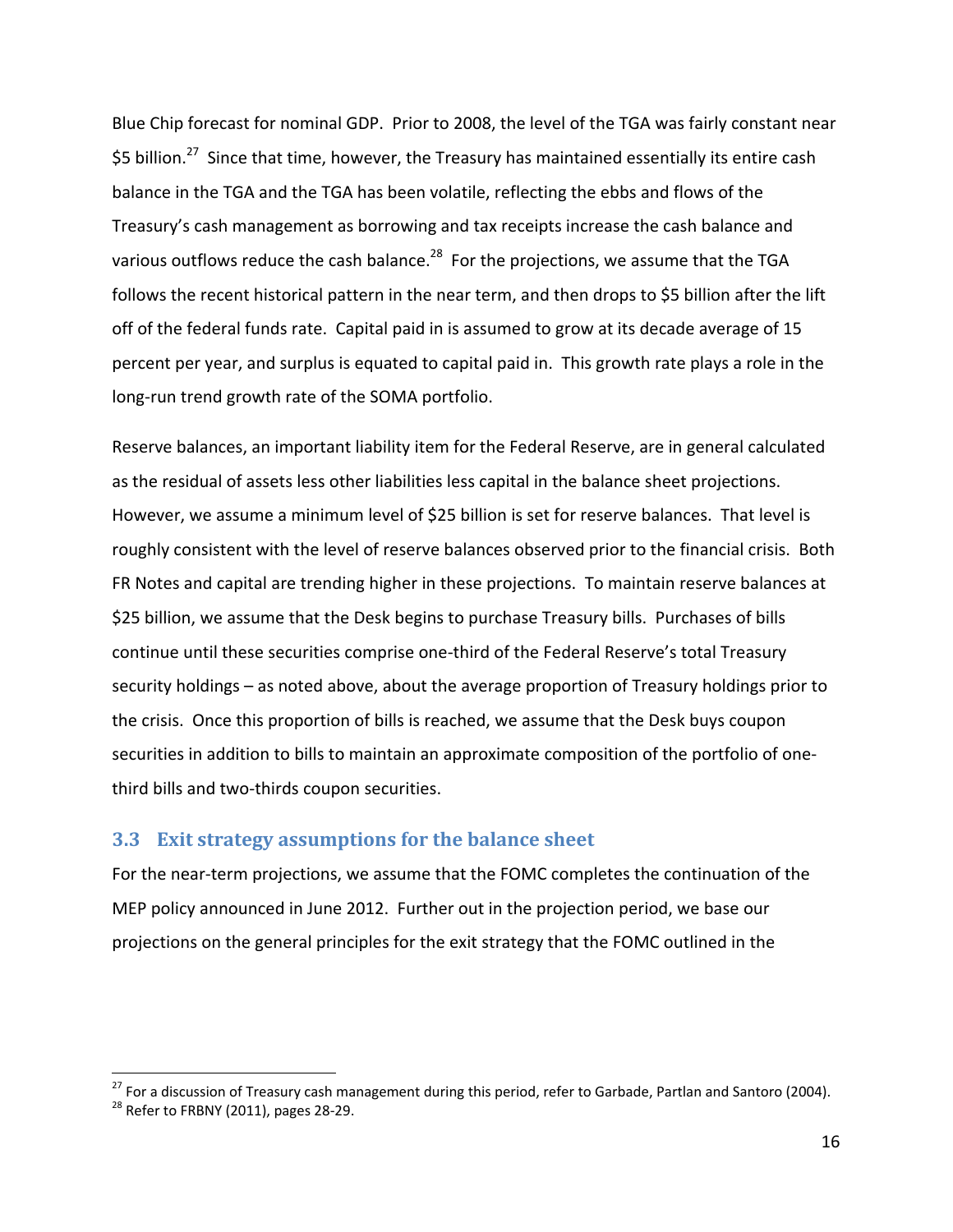minutes of the June 2011 FOMC meeting.<sup>29</sup> The Committee stated that it intended to take the following steps in the following order:

- (1) Cease reinvesting some or all payments of principal on the securities holdings in the SOMA;
- (2) Modify forward guidance on the path of the federal funds rate and initiate temporary reserve‐draining operations aimed at supporting the implementation of an increase in the federal funds rate when appropriate;
- (3) Raise the target federal funds rate;
- (4) Sell agency securities over a period of three to five years; and
- (5) Once sales begin, normalize the size of the balance sheet over two to three years.

To complete the projections, however, we need to make additional assumptions. We tie changes in the SOMA portfolio to the date the federal funds rises from its effective lower bound, based on the Blue Chip forecasts. We assume that the reinvestment of securities ends six months before this date. We do not explicitly model the use of reserve-draining tools.<sup>30</sup> We assume that sales of agency securities begin six months after the federal funds rate begins to rise and that the balance sheet has returned to normal size over about three years. In interpreting "normal size" we rely on the \$25 billion minimum level for reserve balances as "normal." We summarize the assumed exit strategy in Table 3. $31$ 

<sup>&</sup>lt;sup>29</sup> Minutes of the Federal Open Market Committee, June 21-22, 2011, available at http://www.federalreserve.gov/monetarypolicy/files/fomcminutes20110622.pdf.

<sup>&</sup>lt;sup>30</sup> If term deposits or reverse repurchase agreements were used to drain reserves prior to raising the federal funds rate, the composition of liabilities would change: Reserve balances would fall as term deposits and reverse repurchase agreements rose. Presumably, these draining tools would be wound down as the balance sheet returned to its steady state growth path, so that the projected path for SOMA holdings presented here remains valid.

<sup>&</sup>lt;sup>31</sup> If the expected date of the federal funds lift off is later than in the June 2012 Blue Chip forecast, the start dates for the exit strategy principles will similarly be delayed but the contours of the projections presented here will be roughly unchanged.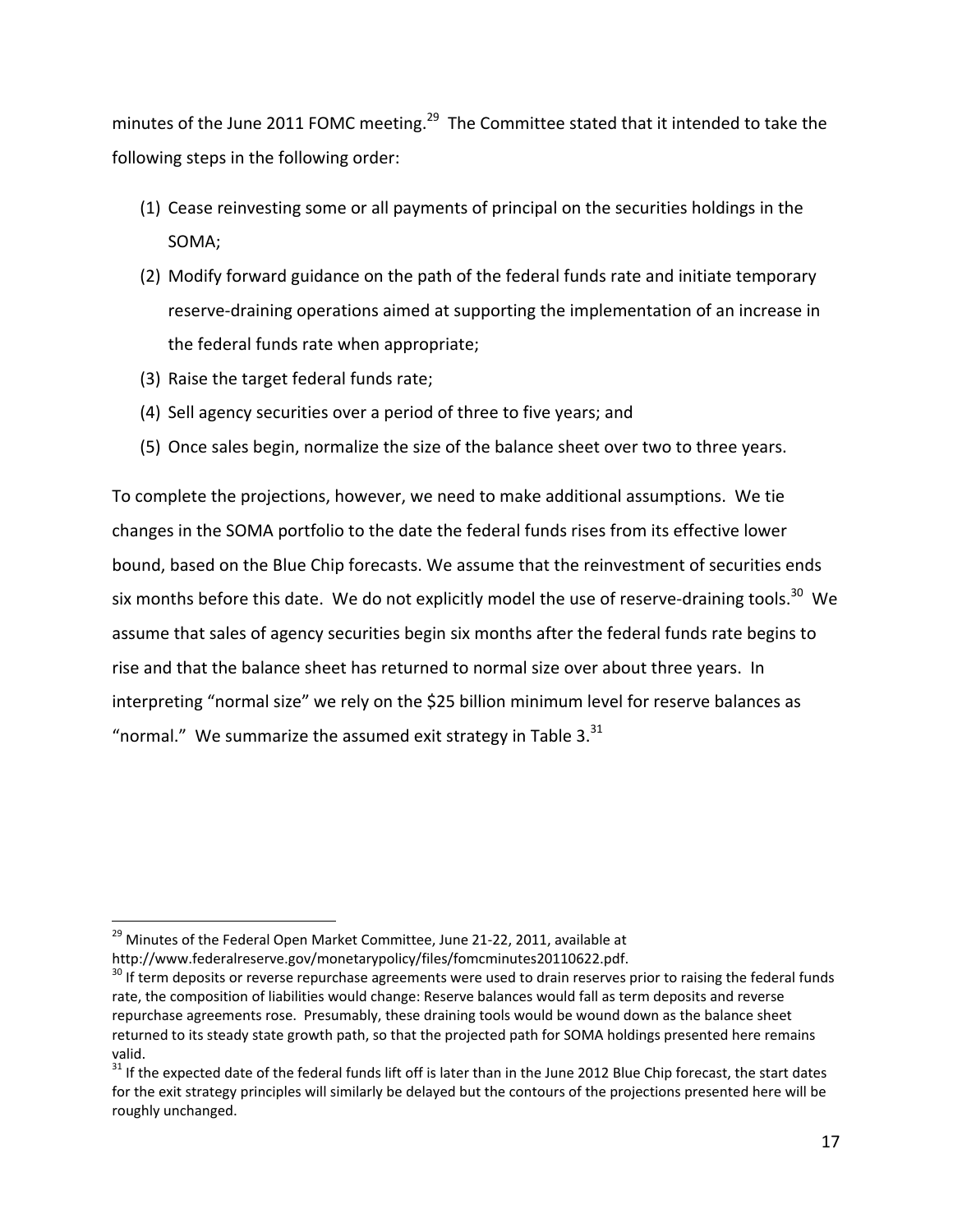Table 3 – Key assumptions used in balance sheet projections

| <b>Assumption</b>                        | <b>Baseline</b>   | <b>Later liftoff</b> | <b>Faster sales</b> |  |
|------------------------------------------|-------------------|----------------------|---------------------|--|
| <b>MEP Treasury Purchases</b>            |                   |                      |                     |  |
| Amount                                   | \$667 billion     | \$667 billion        | \$667 billion       |  |
|                                          |                   |                      |                     |  |
| Length                                   | 15 months         | 15 months            | 15 months           |  |
| First month                              | $Oct-11$          | $Oct-11$             | $Oct-11$            |  |
| Last month                               | $Dec-12$          | $Dec-12$             | Dec-12              |  |
| <b>MEP Treasury Sales or Redemptions</b> |                   |                      |                     |  |
| Amount                                   | \$667 billion     | \$667 billion        | \$667 billion       |  |
| Length                                   | 15 months         | 15 months            | 15 months           |  |
| First month                              | $Oct-11$          | $Oct-11$             | $Oct-11$            |  |
| Last month                               | $Dec-12$          | $Dec-12$             | Dec-12              |  |
| <b>Current Portfolio Strategy</b>        |                   |                      |                     |  |
| Agency reinvestments                     | <b>Agency MBS</b> | <b>Agency MBS</b>    | <b>Agency MBS</b>   |  |
| <b>Exit Strategy</b>                     |                   |                      |                     |  |
| <b>Fed Funds liftoff</b>                 | $Dec-13$          | $Oct-14$             | $Dec-13$            |  |
| Redemptions start                        | $Jun-13$          | $Jun-14$             | $Jun-13$            |  |
| <b>Agency sales</b>                      |                   |                      |                     |  |
| Sales start                              | $Jun-14$          | $Jun-15$             | $Jun-14$            |  |
| Sales end                                | May-18            | May-19               | May-17              |  |

Other line items on the balance sheet continue on their projected path as noted above.

# **4 Projections**

In this section, we begin with the baseline projection of the Federal Reserve's balance sheet. The baseline scenario provides a useful guide to how the Federal Reserve's balance sheet might evolve under reasonable assumptions. Next, we examine two other scenarios that vary some key assumptions of the projections. In the first, the liftoff of the federal funds rate is delayed until late 2014, the date referenced in the January 2012 FOMC statement. In the second, the Committee chooses a more aggressive pace for normalizing the size of the SOMA portfolio and sells MBS securities over three years. We stress again that these projections are the result of the underlying assumptions made about interest rates and policy decisions and, as a result, are not forecasts themselves. The point of the analysis here is to establish a framework for such projections, and different assumption would, in general, result in different projections.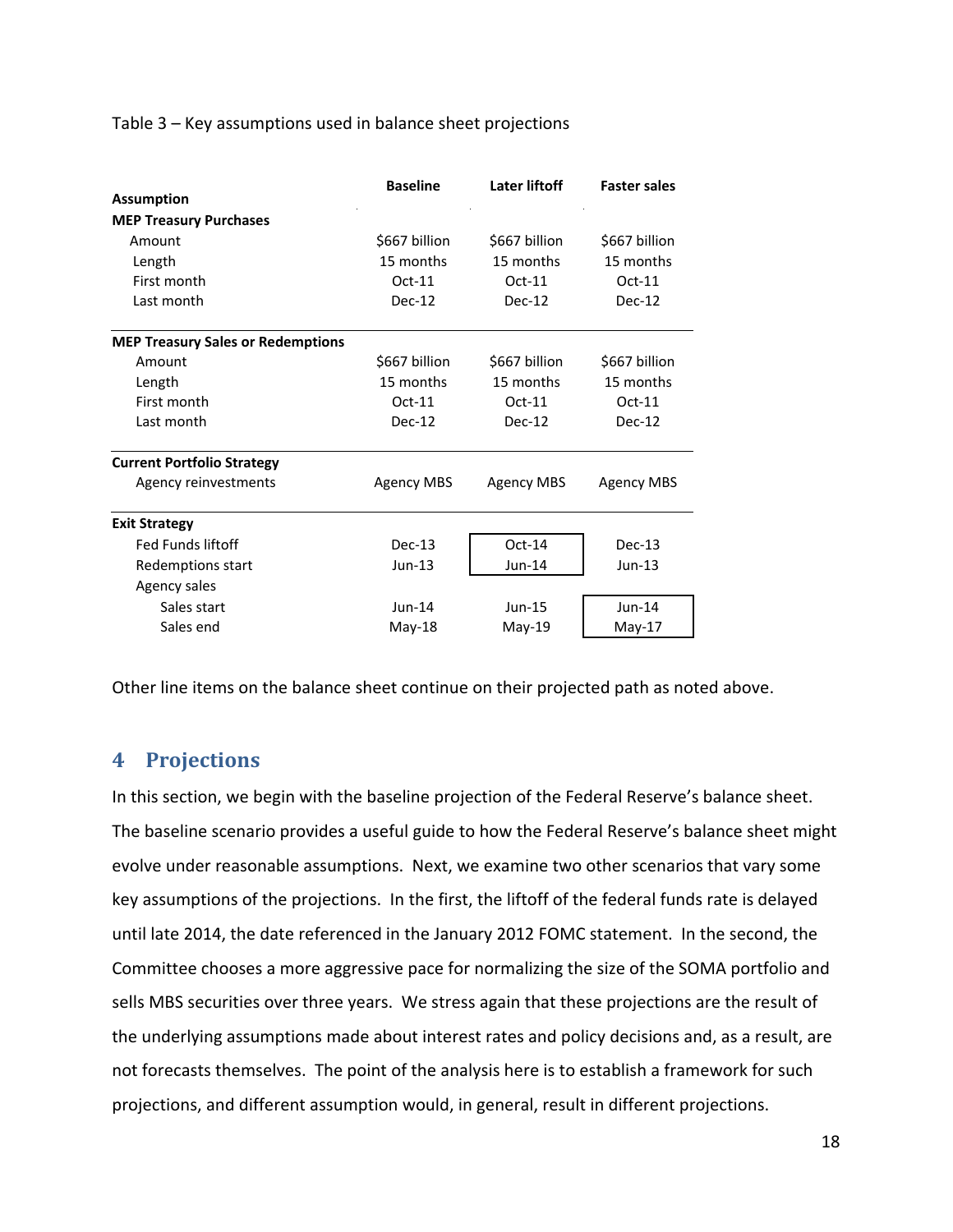#### **4.1 Baseline**

Figures 5 and 6 present the projections of key balance sheet line items under our baseline scenario. As shown in the top left panel of Figure 5, SOMA holdings (the solid line) remain roughly at their current level of \$2.6 trillion through mid 2013; the MEP and the agency securities reinvestment policy imply that the size of the SOMA portfolio does not change over that time period. After that time, under the assumption that the FOMC begins to allow all asset holdings to roll off the portfolio as the first step in the exit strategy, whose timing is implied by the interest rate projections, SOMA holdings begin to decline. Notice that SOMA Treasury holdings, the top right panel, remain constant even when roll off begins. This fact is a result of the MEP reducing holdings of shorter‐dated Treasury securities to near zero. MBS holdings, the bottom left panel, on the other hand, begin to contract. Beginning in June 2014, again consistent with our assumptions about the exit strategy, MBS sales begin, and these holdings fall to zero by May 2018. On balance, these actions normalize the size of the balance sheet in 2017, four years after MBS sales begin.

The reduction in the size of the SOMA portfolio, along with the projected growth of Reserve Bank capital and FR notes, results in declines in the level of reserve balances, shown in the bottom right panel of Figure 6. As described above, we assume that reserve balances are not allowed to fall below \$25 billion. Therefore, in 2017, these projections assume that the Desk again starts to reinvest maturing Treasury securities and begins purchases of Treasury securities. After this point in time, the SOMA portfolio expands in line with FR notes and capital and reserve balances remain constant.

It is in 2017, when the balance sheet is normalized, that the Federal Reserve's excess securities holdings drop to zero. That is, private holdings of securities are back to normal and indicate that market participants believe it is about four years from now when unconventional monetary policy has essentially unwound.

# **4.2 Later liftoff**

As shown in Figure 4, under the later liftoff scenario (the long dashed line), the federal funds rate rises above the effective lower bound in October 2014 – one of many possible

19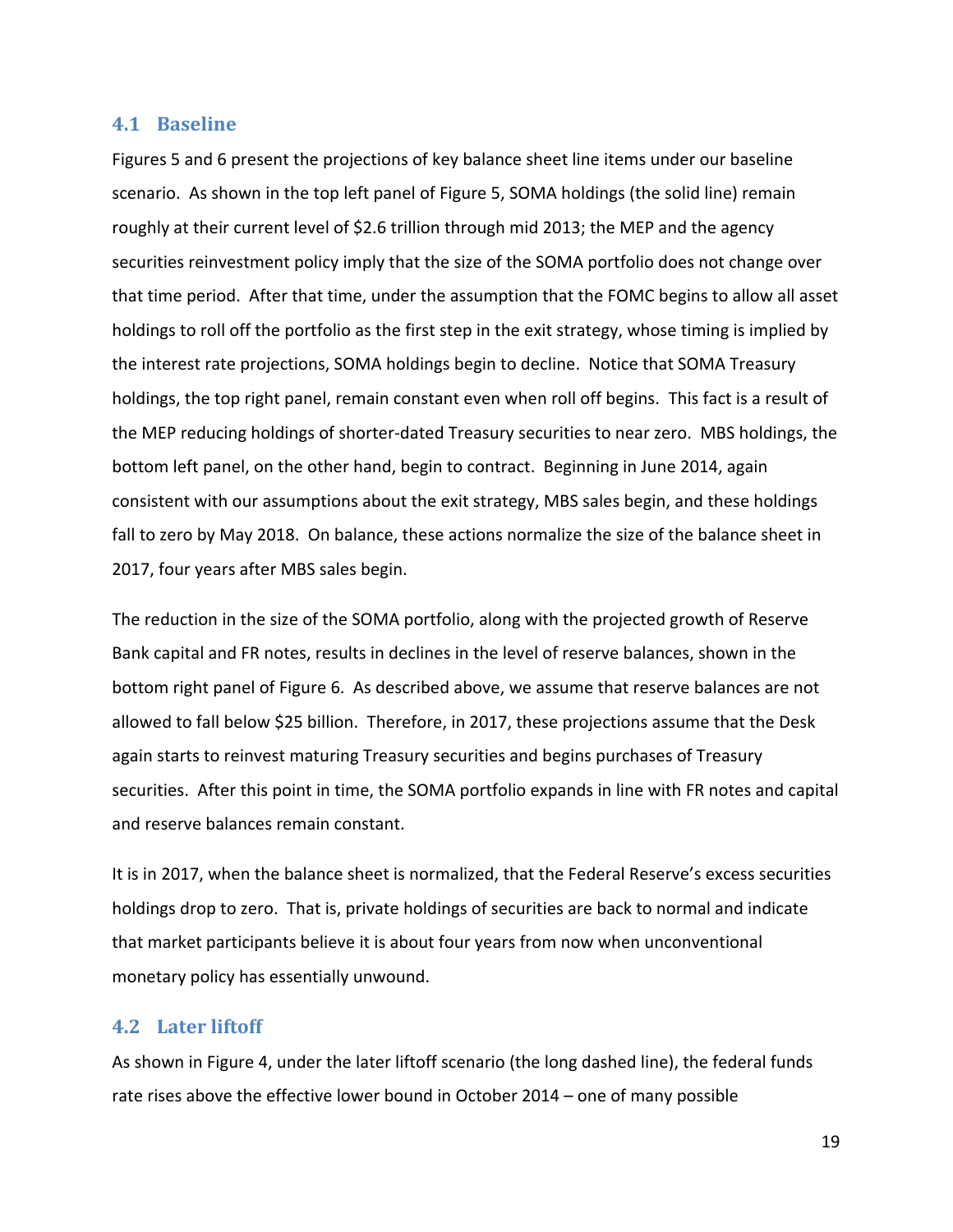interpretations of the date referenced in the January through August 2012 FOMC statements that stated economic conditions are likely to warrant exceptionally low levels for the federal funds rate at least through late 2014. We stress, however, that this assumption, like all others, is to some degree arbitrary and could be adjusted. We leave the path of the yield of the 10‐ year Treasury note unchanged for simplicity.

The change in the timing of liftoff in this scenario affects the timing of the exit strategy, and as a result, the contours of the balance sheet and income. The portfolio stays roughly constant until mid‐2014, and, as seen in Figures 5 and 6, total SOMA holdings and reserve balances remain in line with the baseline in the near term. As the assumed date of liftoff approaches and securities are allowed to mature or are sold, the SOMA portfolio normalizes in size a little less than one half year later than in the baseline, in early 2018. Sales of MBS continue through early 2019, and the composition of the balance sheet normalizes around that time as well.

This scenario highlights that this later lift off delays the exit of accommodative policy by 11 months relative to the baseline. Hence if market participants shift their view of exit toward the guidance provided in the January 2012 statement that "economic conditions … are likely to warrant exceptionally low levels for the federal funds rate at least through late 2014", such a shift would imply that the portfolio is expected to remain large for a longer period, and as a result keep longer‐term interest rates depressed a touch longer than what is expected in the baseline case.

### **4.3 Faster sales**

The Committee has stated that it ultimately intends to return the SOMA portfolio to holding only Treasury securities. We assume in the baseline that the sale of MBS takes place over four years, but the pace could be faster. For this scenario, we assume that the federal funds rate rises above the effective lower bound at the same time as under the baseline, but that sales of MBS take place over three years instead of four years. All other assumptions are unchanged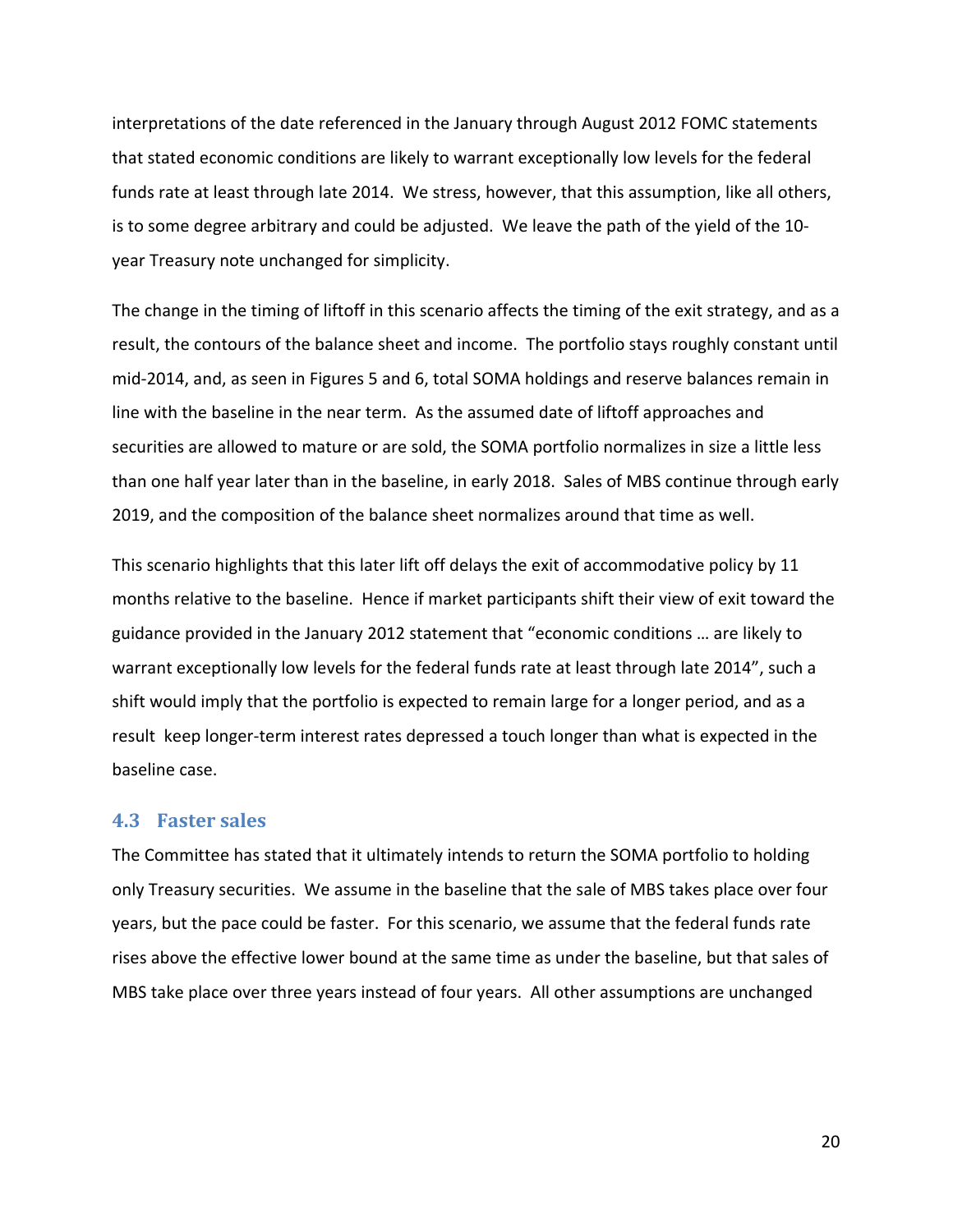from the baseline.<sup>32</sup> As shown in Figure 5, the faster sales imply that the size of the SOMA portfolio returns to normal five months earlier than the baseline scenario, in March 2017. In addition, as shown in Figure 6, the level of reserve balances contracts somewhat faster than under the baseline during the sales of MBS.

Compared to the baseline, accommodation will be removed faster in the medium term. So, longer-term interest rates will move up a bit faster than in the baseline as well.

# **5 Conclusion**

In this paper we have outlined the mechanics of the Federal Reserve's balance sheet and how assumptions about monetary policy affect the outlook for the balance sheet through time.

Under the baseline projections, derived from publicly available forecasts about the economy and public statements by the FOMC, the balance sheet remains constant for a couple of years before contracting gradually, and only returning to its long-run growth path in mid-2017. This result, if it is expected by market participants and were to be realized in practice, would imply that unconventional monetary policy actions would be holding interest rates down, to some degree, for a number of years.

To demonstrate the sensitivity of such projections to alternative assumptions, and to underscore the fact that these projections are not forecasts per se, but rather, the result of a set of assumptions, we provided alternative scenarios. These projections provide some guidance into how alternative assumptions about the removal of unconventional monetary policy would affect the Federal Reserve's balance sheet and, hence, longer‐term interest rates.

<sup>&</sup>lt;sup>32</sup> Presumably, selling MBS at a faster rate would tend to increase interest rates relative to the baseline, as the private sector would need to be compensated for holding additional interest rate risk. We do not model this effect in our projections, but it would likely cause realized losses on sales to be slightly higher than modeled here.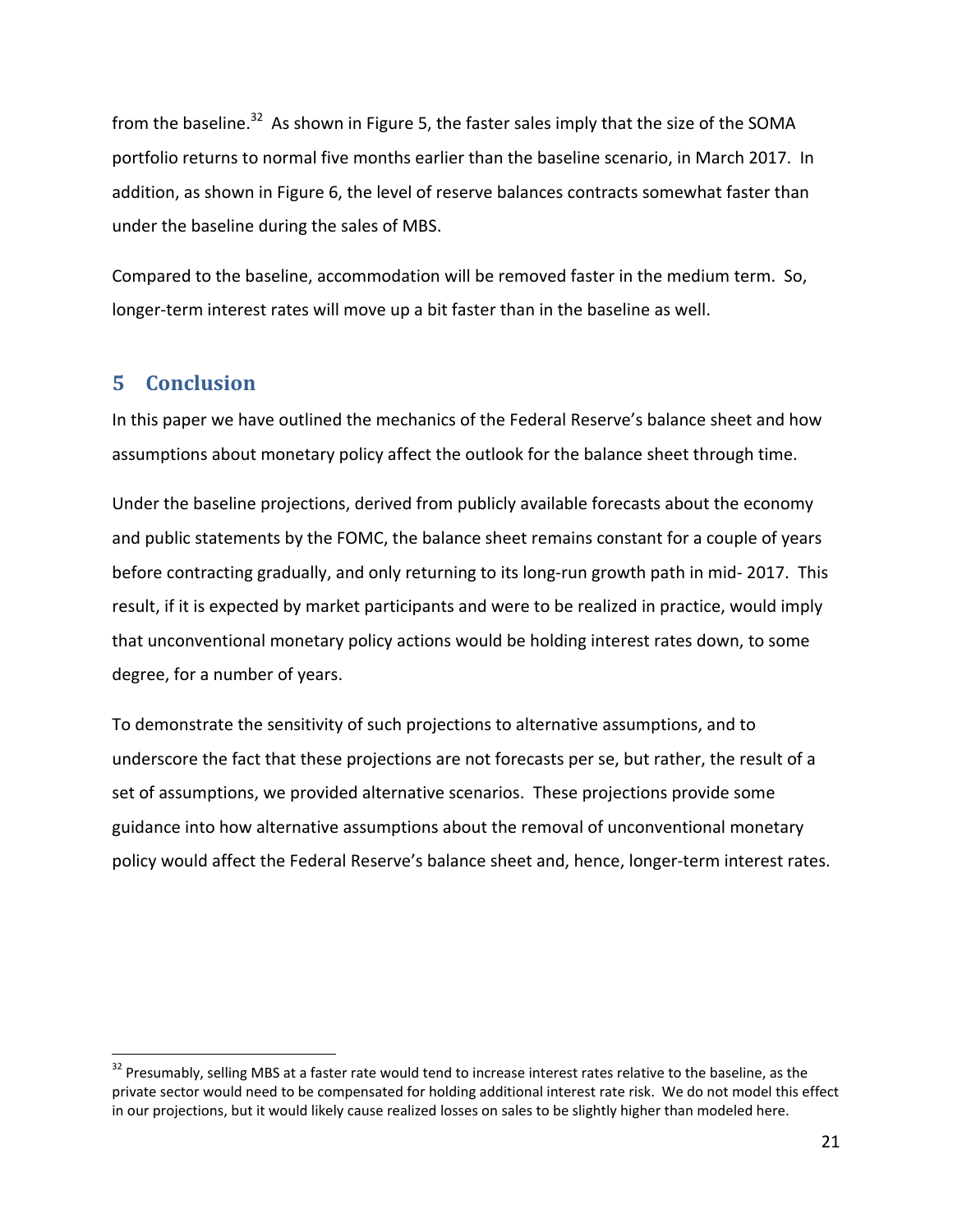# **6 Bibliography**

Board of Governors of the Federal Reserve System. 1976. Banking and Monetary Statistics, 1914‐1941.

Chung, Hess, Laforte, Jean‐Philippe, Reifschneider, David, and Williams, John C. 2011. "Have We Underestimated the Likelihood and Severity of Zero Lower Bound Events?" Federal Reserve Bank of San Francisco Working Paper 2011‐01, January.

Edwards, Cheryl E. 1997. "Open Market Operations in the 1990s," Federal Reserve Bulletin, p. 859‐874.

Federal Reserve Bank of New York. 2011. "Domestic Open Market Operations in 2010," available for download at

http://www.newyorkfed.org/markets/Domestic\_OMO\_2010\_FINAL.pdf

Garbade, Kenneth D., Partlan, John C., and Santoro, Paul J. 2004. "Recent Innovations in Treasury Cash Management," *Current Issues in Economics and Finance*, Federal Reserve Bank of New York, vol. 10, no. 11, November.

Gurkayank, Refet, Sack, Brian, and Wright, Jonathan. 2007. "The U.S. Treasury yield curve: 1961 to the present," Journal of Monetary Economics, p. 2291‐2304, November.

Ihrig, Jane, Klee, Elizabeth, Li, Canlin, Schulte, Brett, and Wei, Min. 2012. "Expectations about the Federal Reserve's Balance Sheet and the Term Structure of Interest Rates," forthcoming Federal Reserve Finance and Economics Discussion Series paper.

Judson, Ruth, and Porter, Richard. 1996. "The Location of U.S. Currency: How Much is Abroad?", *Federal Reserve Bulletin*, vol. 82, p. 883‐903, October.

Meltzer, Allan. 2010. A History of the Federal Reserve, Volume 2, 1951‐1986, University of Chicago Press.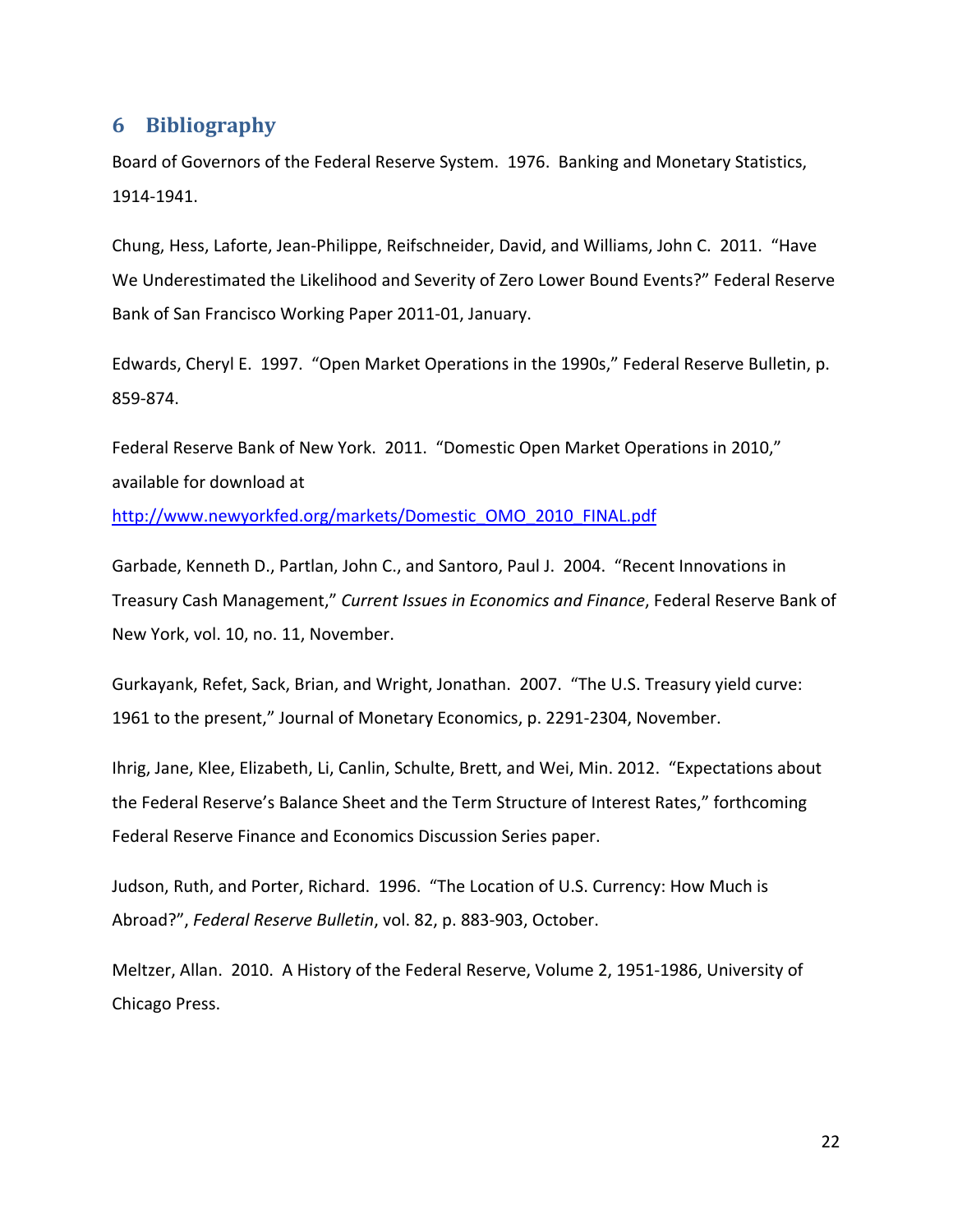Rudebusch, Glenn D. 2011. "The Fed's Interest Rate Risk," Economic Letters, Federal Reserve Bank of San Francisco, April 11.Yellen , Janet. "Perspectives on Monetary Policy," speech at the Boston Economic Club Dinner, Boston, Massachusetts, June 6, 2012.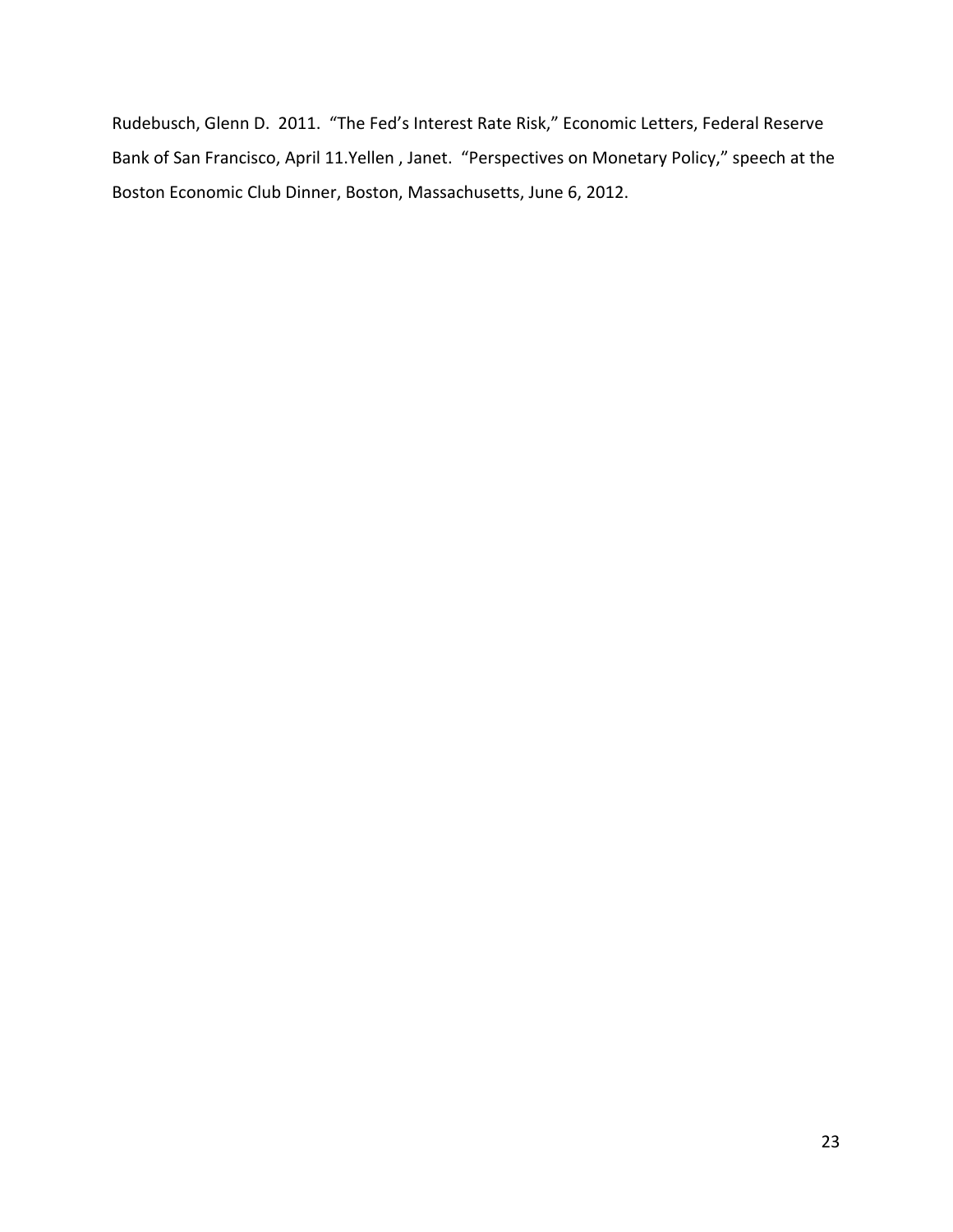# Appendix 1: Overview of assumptions underlying the Balance Sheet projections

This appendix provides details about the forecasting procedure for each balance sheet item. Those not specifically discussed are held at their level as of May 31, 2012.

# **6.1 Treasury securities**

SOMA Treasury holdings are assumed to evolve through a combination of outright purchases and outright sales in the secondary market, reinvestment at auction, and maturities.

 Outright purchases for the \$667 billion Maturity Extension Program (MEP) are simulated according to the maturity buckets and targets as announced by the Federal Reserve Bank of New York:

| Maturity Extension Program purchase distribution |          |           |           |  |  |  |
|--------------------------------------------------|----------|-----------|-----------|--|--|--|
| (percent)                                        |          |           |           |  |  |  |
| Nominal coupon securities                        |          |           |           |  |  |  |
|                                                  | $8 - 10$ | $10 - 20$ | $20 - 30$ |  |  |  |
| 6-8 years                                        | vears    | vears     | vears     |  |  |  |
| 32                                               | 32       |           | 29        |  |  |  |

- Securities assumed to be available for purchase reflect those outstanding on the Monthly Statement of the Public Debt as of May 31, 2012 as well as forecasts for future issuance. Holdings of any particular CUSIP are limited to 70 percent of the CUSIP outstanding, consistent with the Desk's current practice.
- Sales and maturities associated with the MEP will take place in Treasury securities with remaining maturities of up to three years.
- The total par value of Treasury securities outstanding reflects the Congressional Budget Office's (CBO) projections for total debt held by the public.
- The average maturity of Treasury debt extends from its current value of 60 months to 70 months, consistent with observations made by the Treasury Borrowing Advisory Committee in November 2011.<sup>33</sup>
- The proceeds from maturing securities are reinvested at auction at rates consistent with the Blue Chip forecast for interest rates, as discussed in Appendix 2. Auction sizes are determined by the amount of total debt necessary to match CBO projections and follow

 33 Refer to http://www.treasury.gov/press-center/press-releases/Pages/tg1349.aspx.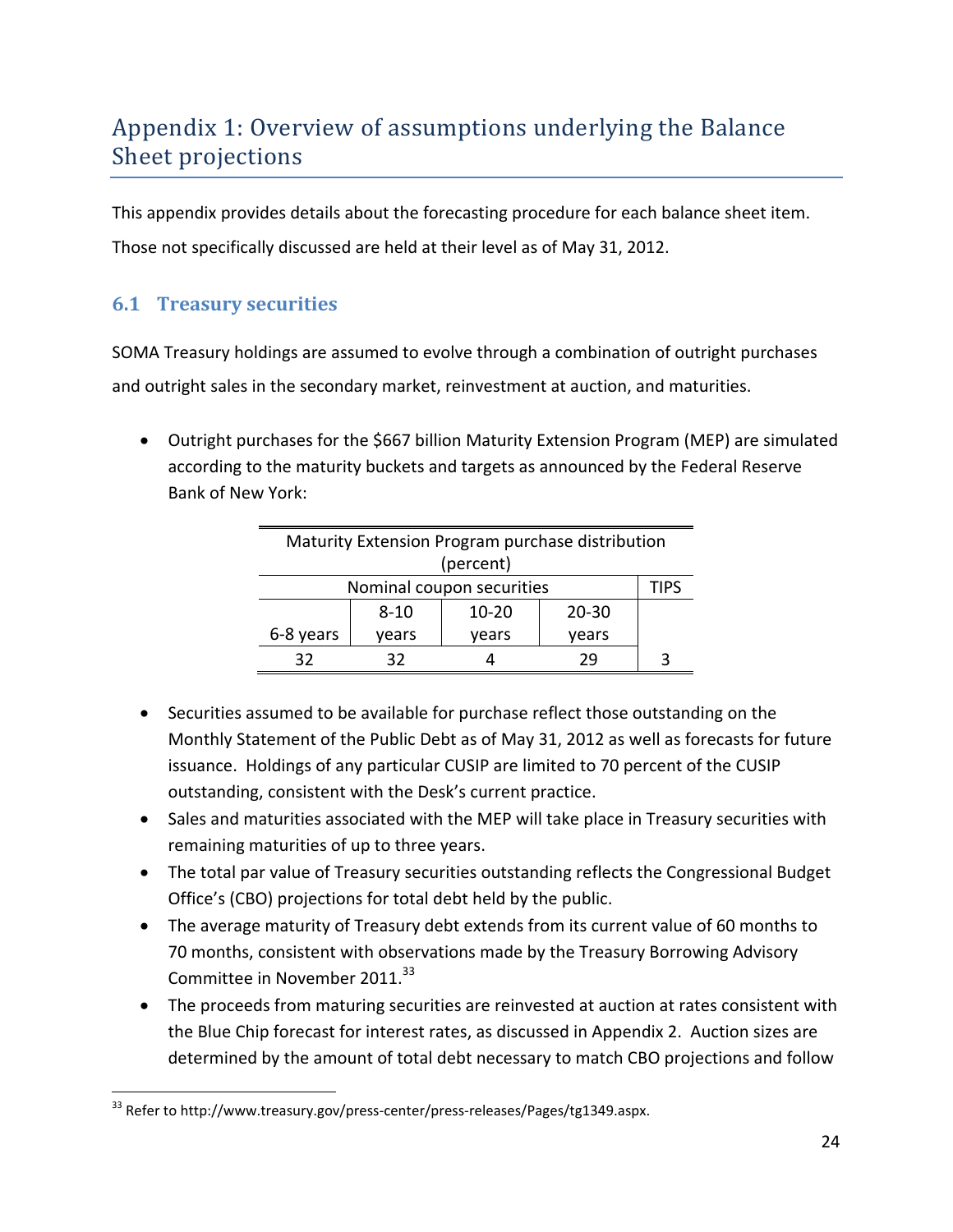a distribution determined by actual auctions through May 2012. This distribution is then altered as necessary to extend the average maturity of Treasury debt. The CBOs debt projections along with the maturity distribution of securities auctioned in November 2011 are summarized in the tables below.

| Year | CBO debt<br>held by<br>the public<br>(\$ Billion) | <b>Buckets</b>                      | May 2012<br>Issuance by<br>bucket (\$<br>Billion) | Initial<br>shares of<br>issuance |
|------|---------------------------------------------------|-------------------------------------|---------------------------------------------------|----------------------------------|
| 2010 | 9,019                                             | 1 month                             | 120                                               | 0.22                             |
| 2011 | 10,128                                            | 3 month                             | 120                                               | 0.22                             |
| 2012 | 11,242                                            | 6 month                             | 108                                               | 0.2                              |
| 2013 | 11,945                                            | 1 year                              | 25                                                | 0.05                             |
| 2014 | 12,401                                            | 2 year                              | 35                                                | 0.07                             |
| 2015 | 12,783                                            | 3 year                              | 32                                                | 0.06                             |
| 2016 | 13,188                                            | 5 year                              | 35                                                | 0.07                             |
| 2017 | 13,509                                            | 7 year                              | 29                                                | 0.05                             |
| 2018 | 13,801                                            | 10 year                             | 21                                                | 0.04                             |
| 2019 | 14,148                                            | 30 year                             | 13                                                | 0.02                             |
| 2020 | 14,512                                            | Source: Wrightson, Auction Calendar |                                                   |                                  |
| 2021 | 14,872                                            |                                     |                                                   |                                  |

 **Source: CBO, Jan. 2012 "The Budget and Economic Outlook: Fiscal Years 2012 to 2022"**

The agency securities portfolio is assumed to evolve due to a combination of purchases, sales, and prepayments.

- Consistent with the FOMC's statement after the September 2011 FOMC meeting, principal payments from SOMA agency MBS and debt and are reinvested in agency MBS. We use a current coupon model to estimate the coupon on newly purchased MBS securities based on the consensus long-run Blue Chip forecast for the 10-year Treasury rate, reviewed in Appendix 2.
- Prepayments on settled agency MBS holdings as of May 31, 2012 are generated by applying the realized prepayment rate on the SOMA holdings of MBS from June 2010 to July 2011 (the period when there were no new holdings of MBS settling in the SOMA portfolio) on monthly holdings from June 2012 to the federal funds liftoff, in December 2013. This prepayment rate is notably faster than what would be predicted using the standard PSA prepayment model, likely a result of the historically low level of mortgage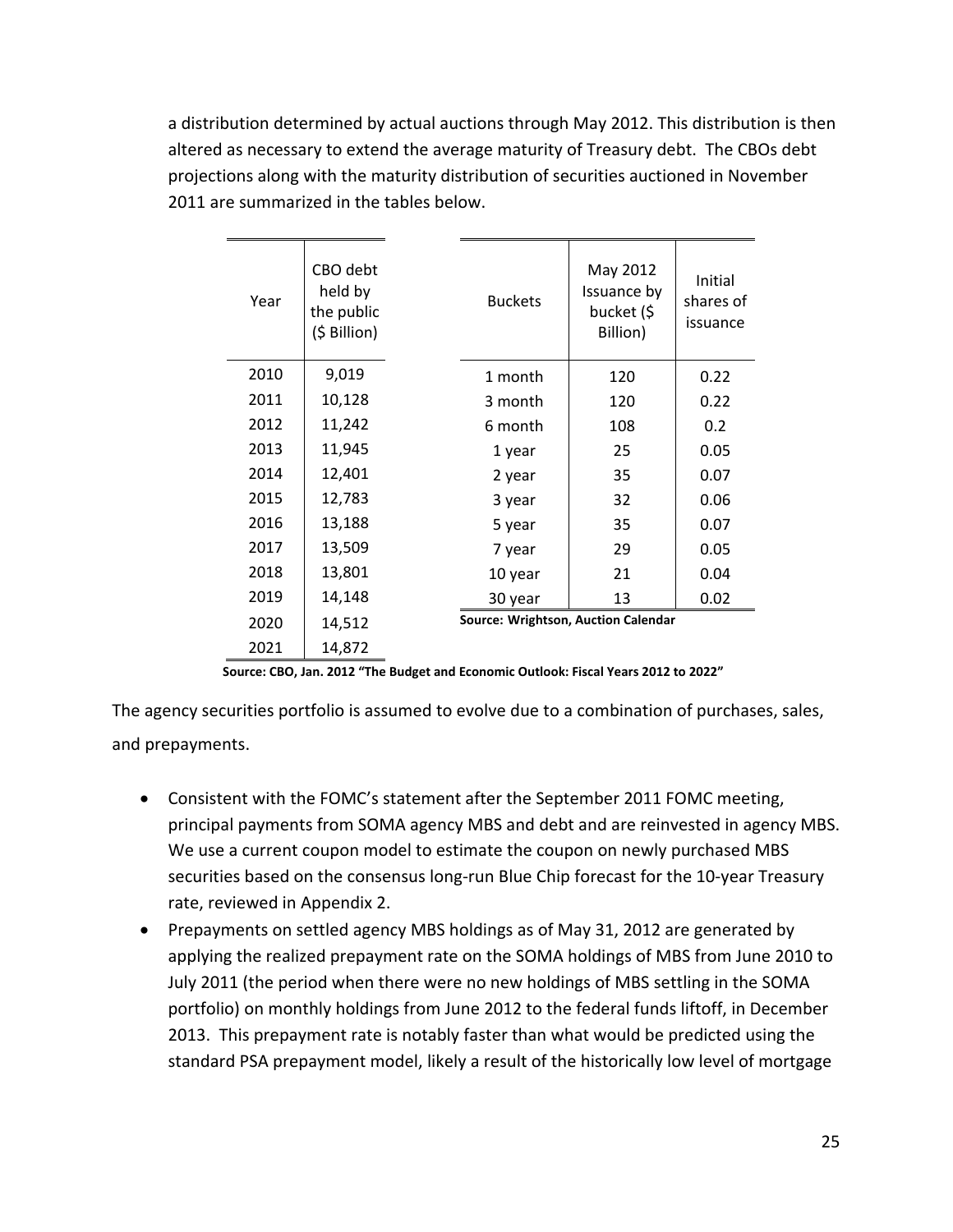rates. After the federal funds rate lifts off, we gradually smooth the prepayment rate back to the long‐run PSA model over a five year period.

- Prepayments on anticipated future purchases of agency MBS follow the long-run PSA model for the life of the security.
- Sales of agency securities begin six months after the first increase in the federal funds rate and last for four years. This timing is consistent with that laid out in the June 2011 FOMC Minutes; however, the exact timing is merely illustrative and chosen so as to be easily implementable in our projections.
- Under these assumptions, and given the maturity schedule for agency debt securities, the volume of sales necessary to reduce holdings of these securities to zero over the four year period only requires a six month period of minimal sales near the end of those four years.

### **6.1.1 Premiums and discounts**

A premium (discount) is the amount paid above (below) the par value of a security. As of March 31, 2012, the Federal Reserve had \$99 billion in net unamortized premiums on Treasury securities, \$4 billion on agency debt securities, and \$12 billion on agency MBS. We use straightline amortization of these premiums and discounts over the expected life of current SOMA holdings. We derive new premiums and discounts from outright Treasury purchases by using the difference between the assumed coupon of the security being purchased and the corresponding market interest rate, as given by the yield curve estimates reviewed in Appendix 2. We assume that agency MBS are purchased at a price 4 percent above par value, and therefore book some premiums on these asset purchases. Based on the calculations for the purchase prices of Treasury securities, we estimate that there are approximately \$60 billion in premiums associated with Treasury securities purchases over the course of the Maturity Extension Program.

### **6.1.2 Discount window lending**

We make the simplifying assumption that all discount window lending over the projection period is zero.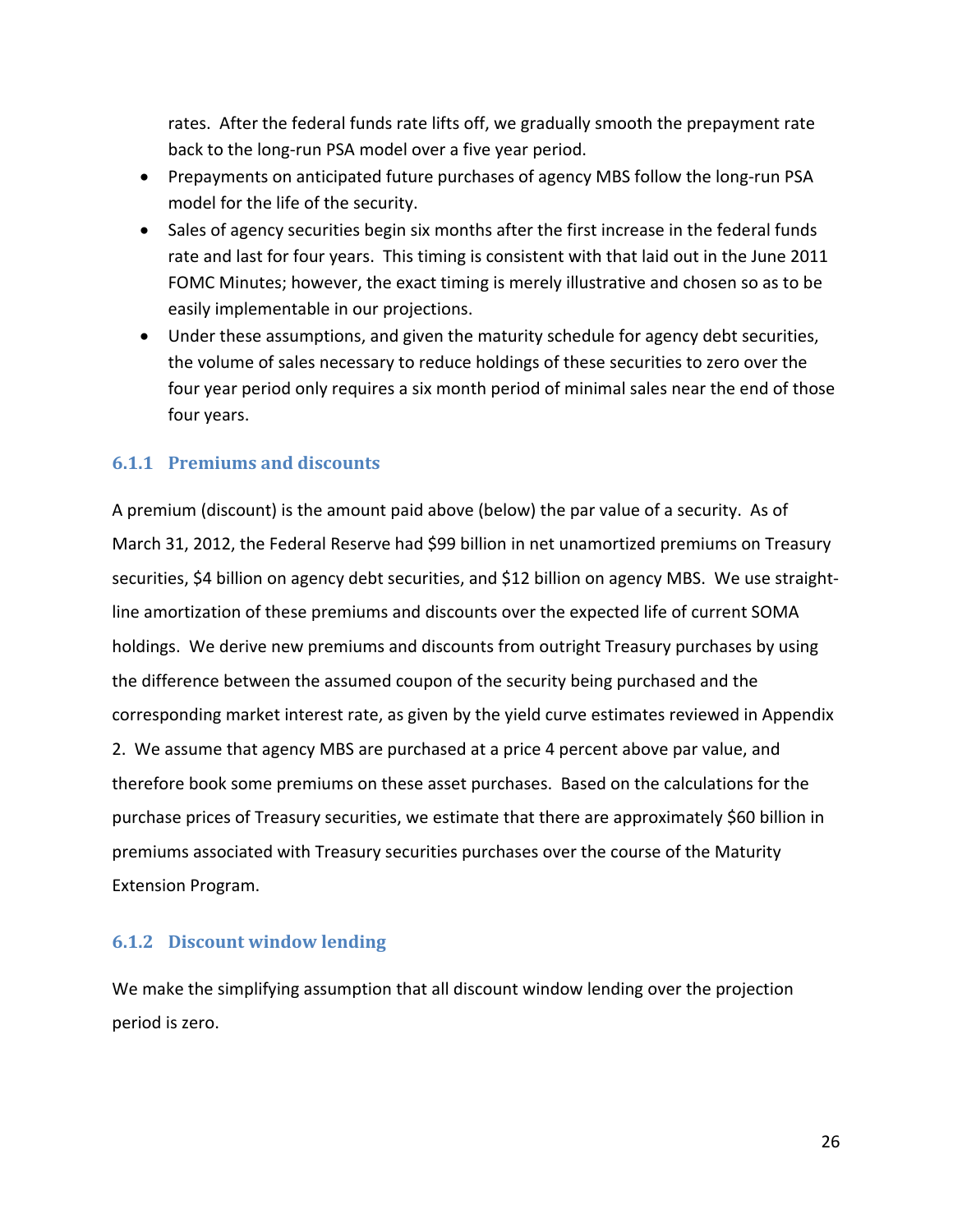#### **6.1.3 TALF LLC**

Assets held by TALF LLC consist of investments of commitment fees collected by the LLC and the U.S. Treasury's initial funding. In this projection, the LLC does not purchase any asset‐backed securities received by the Federal Reserve Bank of New York in connection with a decision of a borrower not to repay a TALF loan. The assets held by TALF LLC remain at their current level of about \$1.0 billion through 2014 before declining to zero the following year.

### **6.1.4 Maiden Lane, Maiden Lane II, and Maiden Lane III**

The assets held by Maiden Lane LLC, Maiden Lane II LLC and Maiden Lane III LLC decline gradually over time reflecting known sales in the near term and a slow drop to zero thereafter. Holdings for all three LLCs fall to zero by early 2015.

### **6.1.5 Reserve balances**

Reserve balances are the residual of assets less other liabilities less capital in the balance sheet projection. That said, a minimum level of \$25 billion is set for reserve balances, roughly equivalent to the level of reserve balances before the start of the financial crisis. To maintain reserve balances at this level, first Treasury bills are purchased. Purchases of bills continue until these securities comprise one‐third of the Federal Reserve's total Treasury security holdings– about the average level prior to the crisis. Once this level is reached, the Federal Reserve buys notes and bonds in addition to bills to maintain an approximate composition of the portfolio of one-third bills and two-thirds coupon securities. In general, increases in the level of Federal Reserve assets add reserve balances. By contrast, increases in the levels of liability items, such as Federal Reserve notes in circulation or other liabilities, or increases in the level of Reserve Bank capital, drain reserve balances.

### **6.1.6 Currency**

Federal Reserve notes in circulation are assumed to grow at the same rate as nominal GDP. We use the consensus Blue Chip forecasts for real GDP growth and the price level to form the forecast for nominal GDP through September 2013. Because this is an annual forecast, we use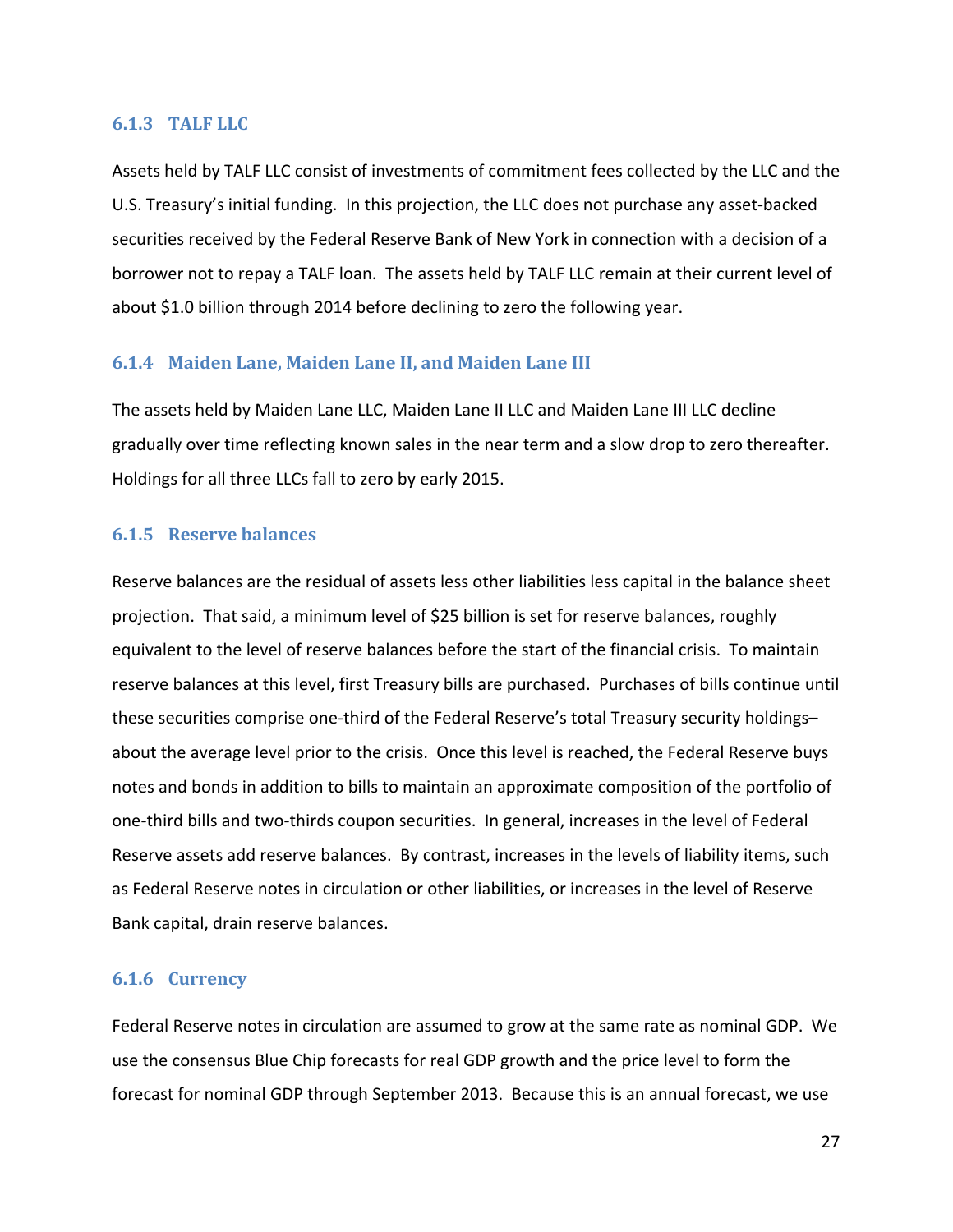the annual growth rate as the annualized quarterly growth rate for the  $2^{nd}$  and  $3^{rd}$  quarters of each year, and then interpolate growth rates for the  $1<sup>st</sup>$  and  $4<sup>th</sup>$  quarters of the year. The table below summarizes the Blue Chip projections for nominal GDP growth.

|      | <b>Blue Chip</b> |  |  |  |
|------|------------------|--|--|--|
| Year | nominal GDP      |  |  |  |
|      | growth           |  |  |  |
|      | forecast         |  |  |  |
| 2012 | 4.4%             |  |  |  |
| 2013 | 4.8%             |  |  |  |
| 2014 | 5.0%             |  |  |  |
| 2015 | 5.2%             |  |  |  |
| 2016 | 5.1%             |  |  |  |
| 2017 | 5.0%             |  |  |  |
| 2018 | 4.9%             |  |  |  |
| 2019 | 4.6%             |  |  |  |
| 2020 | 4.6%             |  |  |  |

 **Source: Blue Chip, June 2012**

# **6.1.7 Reverse Repurchase Agreements (RRPs)**

The Federal Reserve conducts RRPs with foreign official accounts, international accounts, and other counterparties. The volume of RRPs that is conducted with foreign official and international accounts is assumed to stay constant at its most recent level of approximately \$98 billion in May 2012. The portion that is conducted with others is assumed to stay at zero over the projection period.

# **6.1.8 U.S. Treasury's General Account (TGA)**

The TGA cash balance is projected to follow the recent historical pattern in the near term, and then drops to \$5 billion after the lift off of the federal funds rate.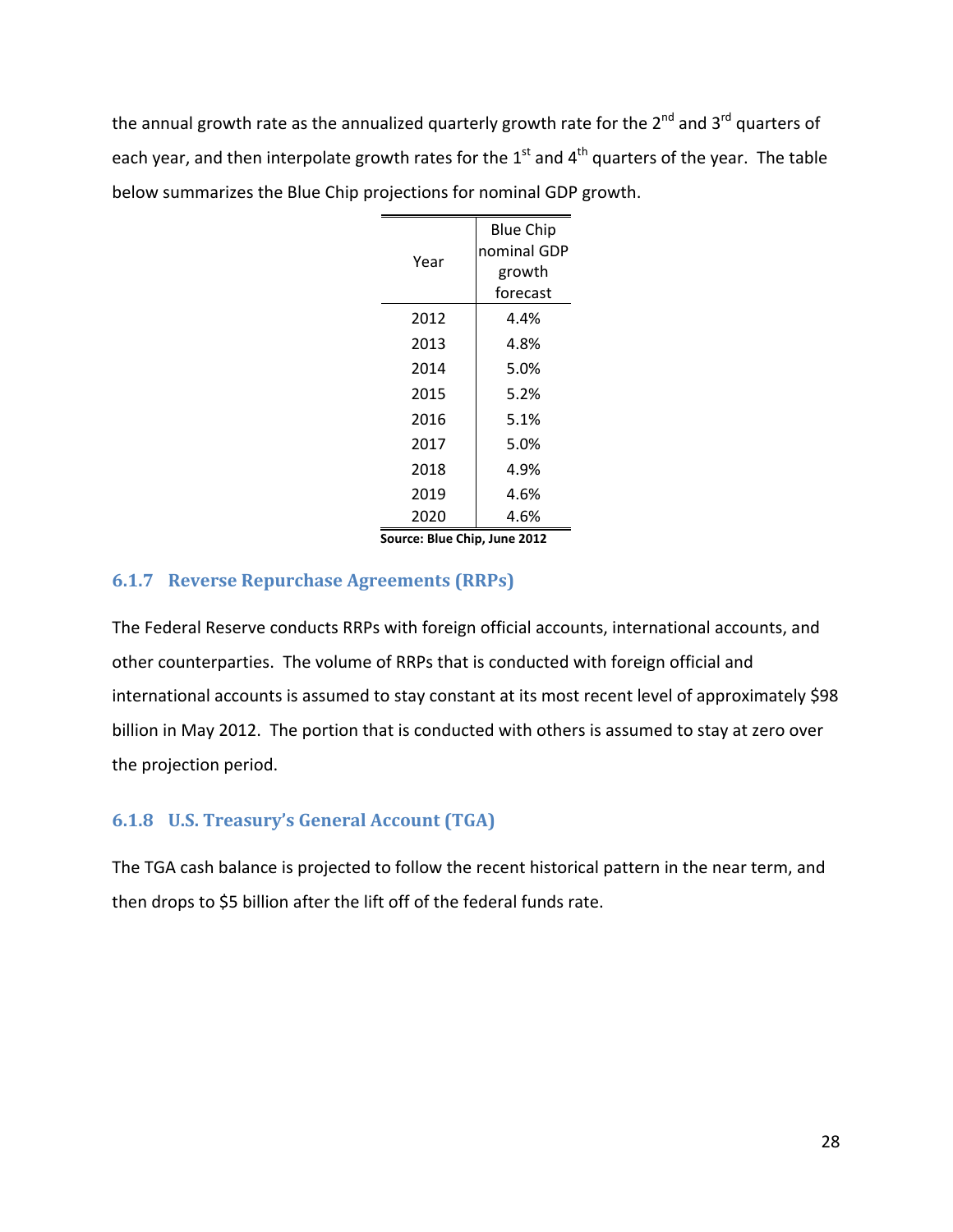### **6.1.9 Supplementary Financing Account (SFA)**

We maintain the SFA balance at its current level of zero throughout the forecast, consistent with the Treasury Borrowing Advisory Committee's recommendation not to resume the program at this time.<sup>34</sup>

### **6.1.10 Capital**

Federal Reserve capital grows 15 percent per year, in line with the average rate of the past ten years.

### **6.1.11 Deferred Asset**

In the event that a Federal Reserve Bank's earnings fall short of the amount necessary to cover operating costs, pay dividends, and equate surplus to capital paid‐in, a deferred asset will be recorded. This deferred asset is recorded in lieu of reducing the Reserve Bank's capital and is found on the liability side of the balance sheet as "Interest on Federal Reserve notes due to U.S. Treasury." This liability takes on a positive value when weekly cumulative earnings have not yet been distributed to the Treasury, while this liability takes on a negative value when earnings fall short of the expenses listed above.

<sup>&</sup>lt;sup>34</sup> Refer to "Minutes of the Meeting of the Treasury Borrowing Advisory Committee, the Securities Industry and Financial Markets Association, November 1, 2011," available for download at http://www.treasury.gov/press‐ center/press‐releases/Pages/tg1349.aspx.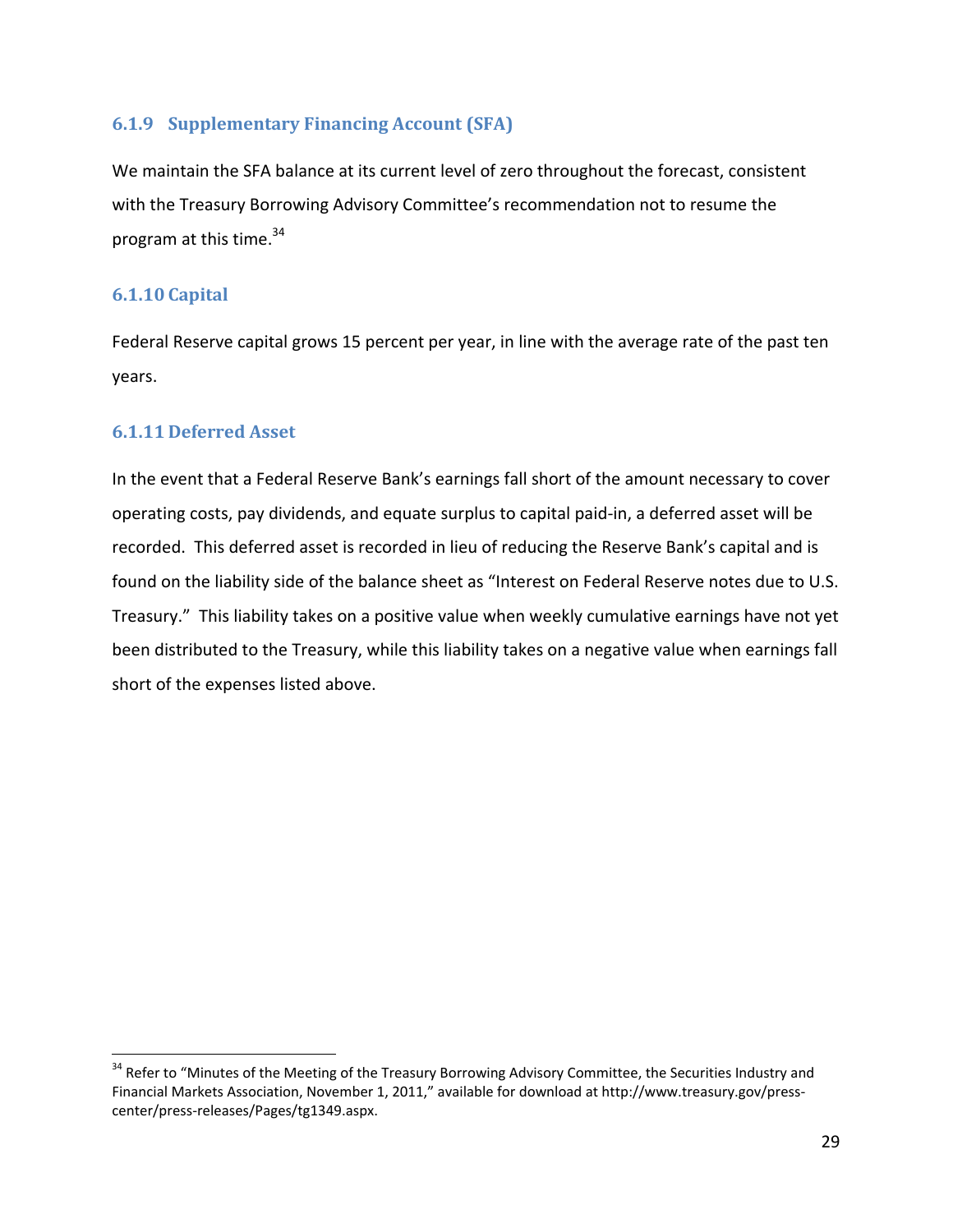# Appendix 2: Constructing yield curves and coupons on purchased securities and valuation of the SOMA portfolio<sup>35</sup>

The projections for the coupon rates on Treasury securities depend on forecasts for the yield curve. We construct a zero‐coupon yield curve using projections for the federal funds rate and the forecast for the 10‐year Treasury yield, where these independent variables are taken from the June 2012 Blue Chip forecast for future interest rates.

We specify the relationship between a yield at tenor *i* and these rates using a regression:

$$
y_{it} = \alpha_i + \beta_{1i} f f_t + \beta_{2i} (10 \text{ year})_t + \varepsilon_{it},
$$

where  $y_{it}$  is the zero-coupon yield for maturity *i* at time *t*,  $\alpha$  is a constant term,  $\beta_{1i}$  is the yieldspecific coefficient on the federal funds rate, *β2i* is the yield‐specific coefficient on the 10‐year rate, and *εit* is an error term. We evaluate this specification on historical data at the 2, 3, 4, 5, 10, 15, 20, and 30 year tenors. The historical data are yields constructed from an off‐the‐run Svensson‐Nelson‐Siegel zero‐coupon yield curve, the Treasury yield curve used in production work at the Board.<sup>36</sup> The sample is daily data from January 3, 1994 to April 10, 2010. Standard errors are calculated using a robust sandwich procedure.

The estimated coefficients and associated R‐squared statistics are displayed in the appendix table A2-1. In general, the results are in line with intuition and these two rates can explain almost all the variation in the other rates. In addition, we performed a series of robustness checks. Specifically, longer‐term rates tended to exhibit cointegration with the 10 year rate, but shorter‐term rates did not. Overall, the estimated coefficients and resulting yield curves presented here are broadly similar to those using a cointegrated or other type of specification.

With these estimates in hand, we then construct "initial" yield curves for each point in time in our forecast, interpolating values for tenors for which we do not explicitly estimate a model. We use these for our projected coupons on Treasury securities we purchase over the forecast period.

<sup>&</sup>lt;sup>35</sup>Much of the methodology described in this section is attributable to Viktors Stebunovs and Ari Morse.<br><sup>36</sup> For details, refer to Gurkaynak, Sack and Wright (2007).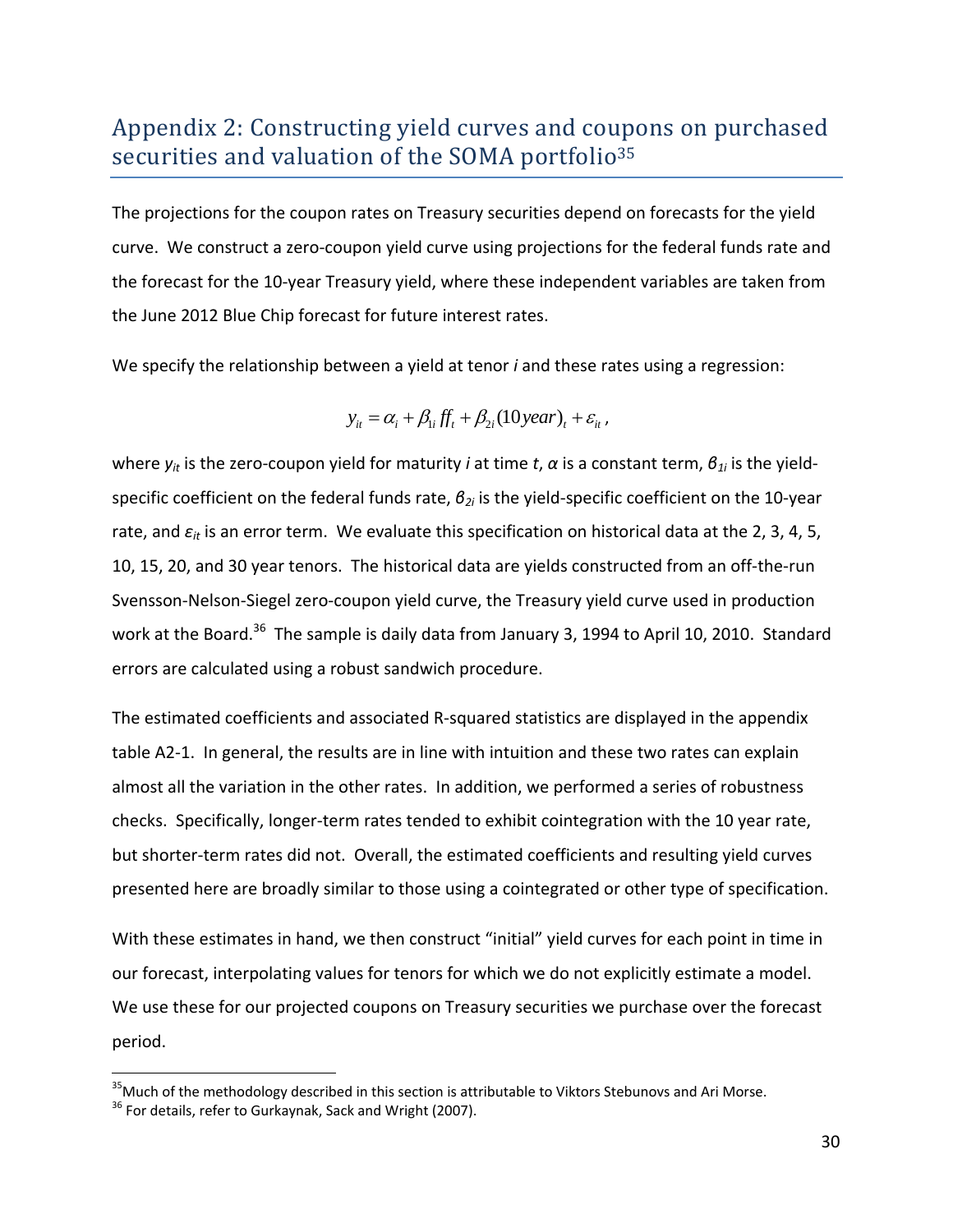An additional estimate is needed to forecast the coupon rate on future MBS purchases. This is done by estimating the statistical relationship between the Fannie Mae MBS current coupon rate and the 10‐year Treasury rate. We use quarterly averages of daily data from 1984Q4 to 2011Q3 to generate our parameter estimates. We use an ARIMA(1,1,0) model to account for the autocorrelation in the error terms and the cointegration in the two series. As is evident from table A2‐2, changes in the 10‐year rate are matched almost one‐to‐one with those in the MBS current coupon rate, and the autocorrelation in the differenced series, while not strong, is still persistent enough to be relevant in tests for autocorrelation of the residuals.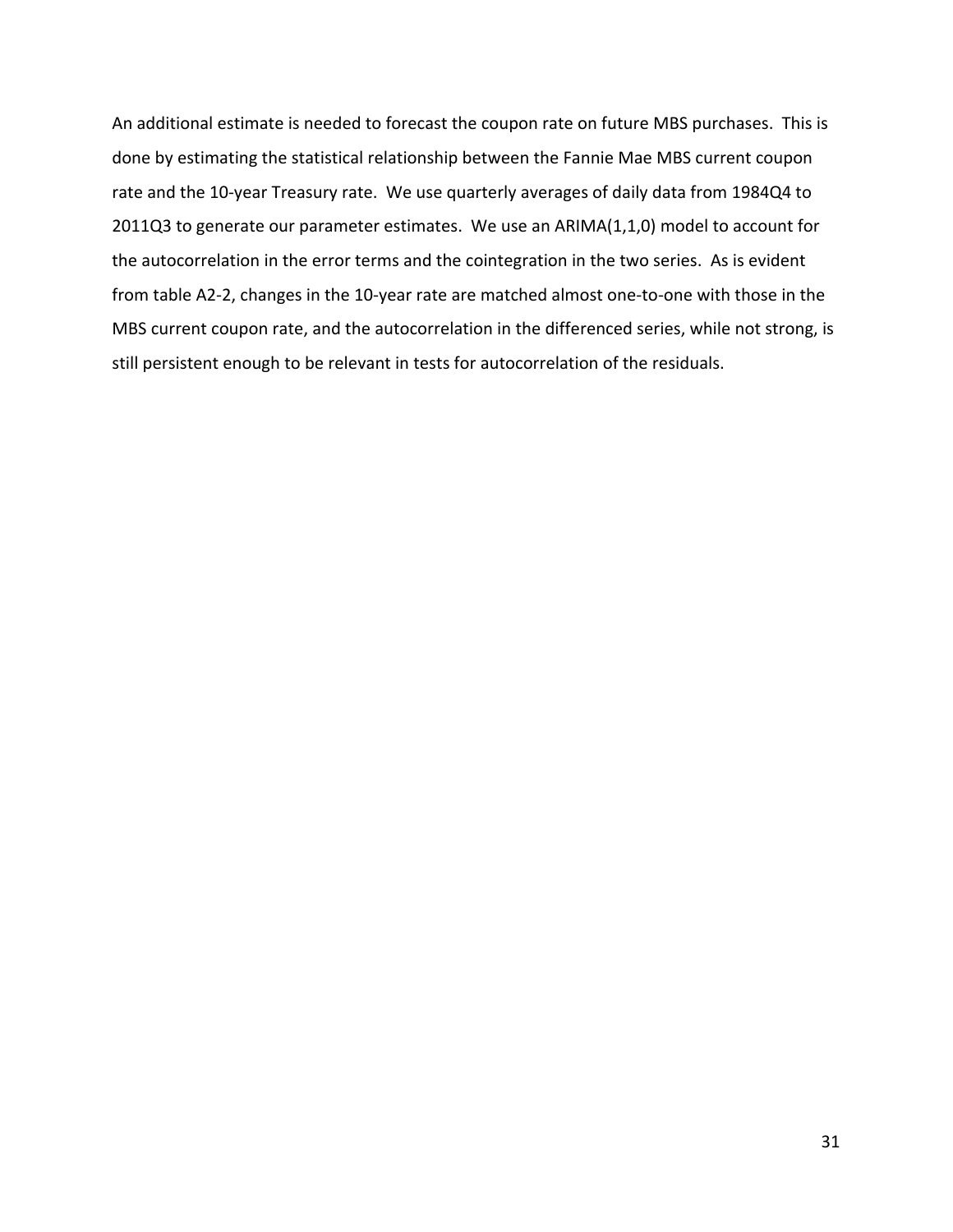#### **Table A2‐1: Yield curve regressions**

| <b>Effective rate</b> |             |                    | 10-year rate |             | Constant          |          |             |                   |           |           |
|-----------------------|-------------|--------------------|--------------|-------------|-------------------|----------|-------------|-------------------|-----------|-----------|
| Year                  | Coefficient | Standard<br>error  | T-stat       | Coefficient | Standard<br>error | T-stat   | Coefficient | Standard<br>error | T-stat    | R-squared |
| $\overline{2}$        | $0.536***$  | 0.003              | 155.438      | $0.746***$  | 0.007             | 109.305  | $-0.018***$ | $\overline{0}$    | $-62.483$ | 0.971     |
| 3                     | $0.392***$  | 0.003              | 131.062      | $0.877***$  | 0.006             | 154.592  | $-0.018***$ | $\overline{0}$    | $-72.969$ | 0.975     |
|                       | $0.282***$  | 0.002              | 116.573      | $0.945***$  | 0.004             | 211.367  | $-0.015***$ | $\mathbf{0}$      | $-80.671$ | 0.982     |
|                       | $0.196***$  | 0.002              | 107.059      | $0.980***$  | 0.003             | 293.544  | $-0.012***$ | $\mathbf{0}$      | $-87.013$ | 0.988     |
|                       | $0.071***$  | 0.001              | 87.829       | $1.003***$  | 0.001             | 678.057  | $-0.006***$ | $\overline{0}$    | $-95.999$ | 0.997     |
| 10                    | $-0.039***$ | $\mathbf 0$        | $-119.39$    | $1.000***$  | 0.001             | 1420.984 | $0.002***$  | $\mathbf 0$       | 59.475    | 0.999     |
| 15                    | $-0.121***$ | 0.001              | $-88.754$    | $0.995***$  | 0.003             | 397.277  | $0.008***$  | $\mathbf 0$       | 76.072    | 0.983     |
| 20                    | $-0.149***$ | 0.002              | $-64.611$    | $1.013***$  | 0.004             | 269.745  | $0.010***$  | 0                 | 54.576    | 0.953     |
| 30                    | $-0.168***$ | 0.004              | $-46.25$     | $1.083***$  | 0.006             | 196.249  | $0.005***$  | 0                 | 19.391    | $0.9\,$   |
| ${\sf N}$             | 4067        |                    |              |             |                   |          |             |                   |           |           |
| Sample:               |             | 1/3/1994-4/10/2010 |              |             |                   |          |             |                   |           |           |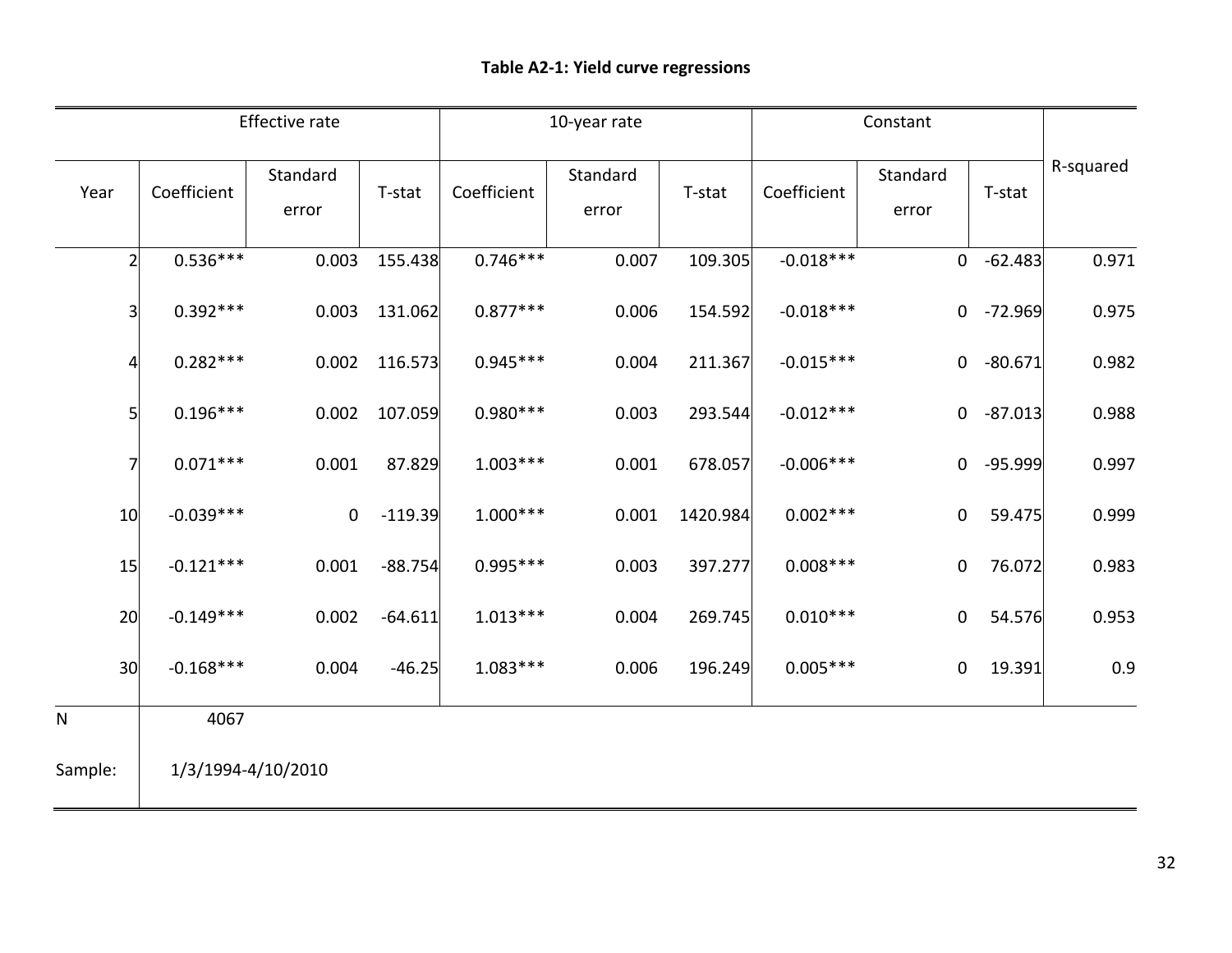# **Table A2‐2: MBS coupon forecasting regression**

Forecasting MBS current coupon

Dependent variable: Δ(Fannie Mae 30‐year

current coupon)

|                         | Coefficient | Standard<br>error | Z              |
|-------------------------|-------------|-------------------|----------------|
| $\Delta(10$ -year rate) | 0.981       |                   | 0.031 32.12    |
| AR(1)                   | 0.095       | 0.069             | 1.37           |
| Constant                | $-0.004$    |                   | $0.017 - 0.26$ |
|                         |             |                   |                |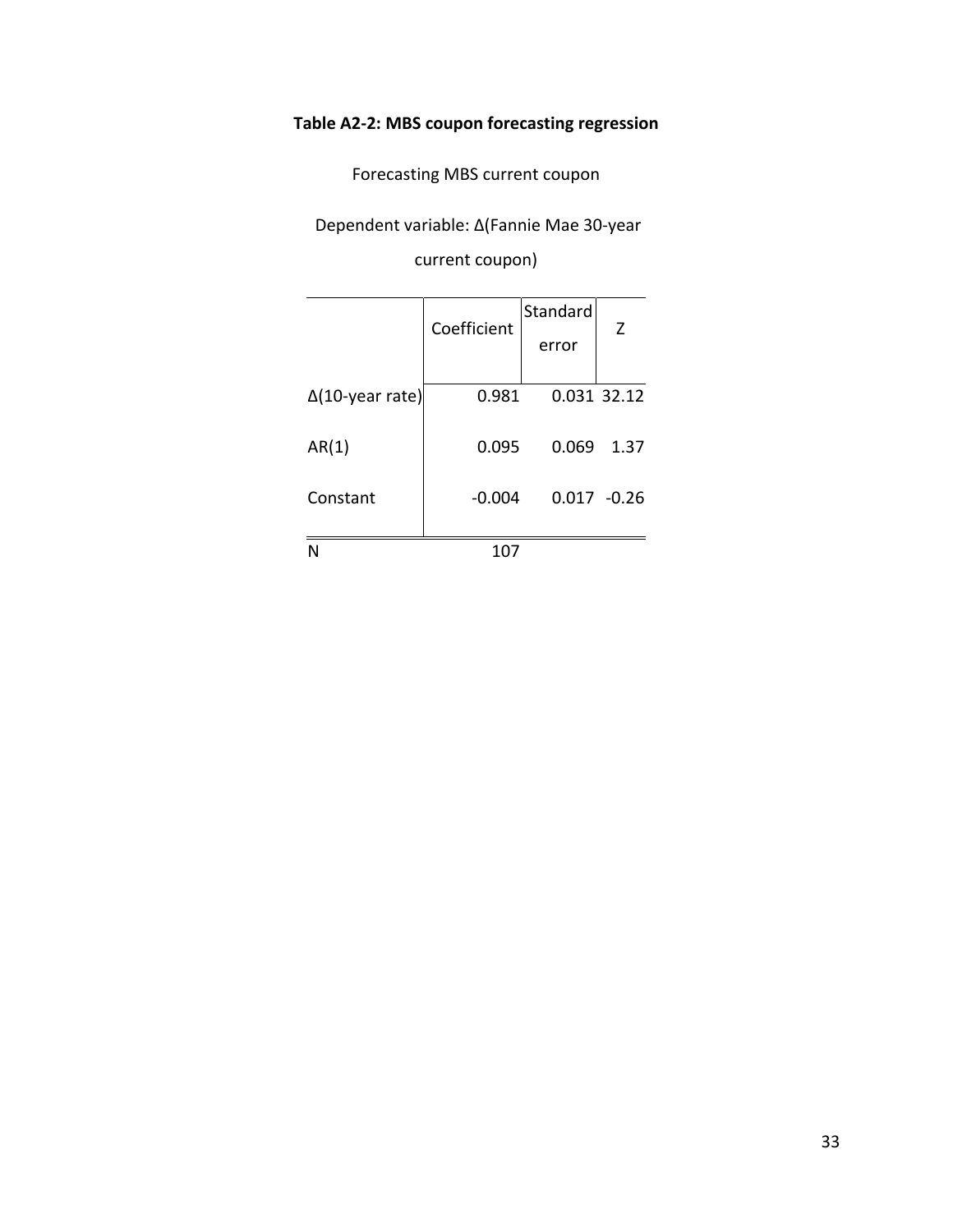

Last updated July 7, 2012.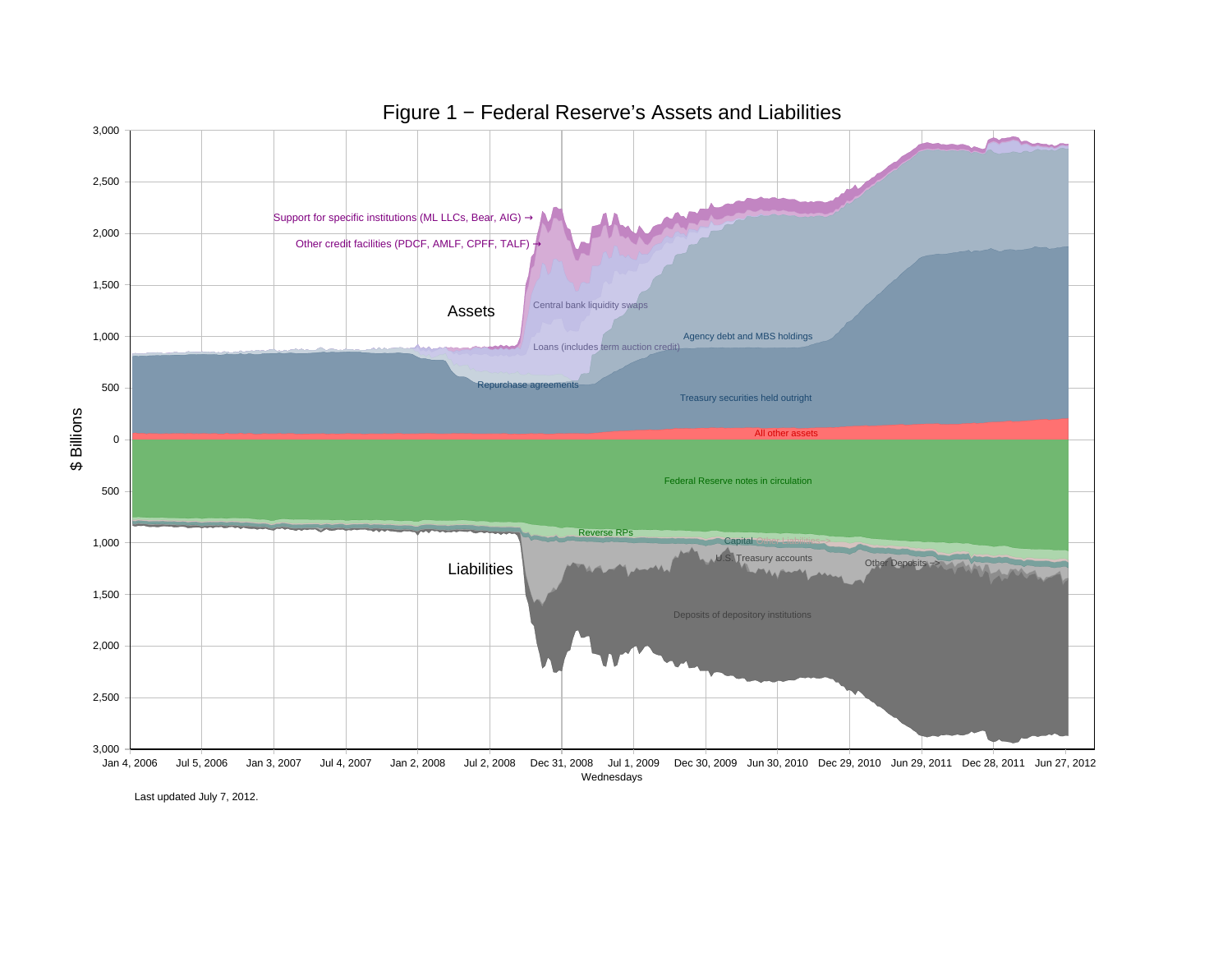

**Figure 3 - Weighted Average Maturity of SOMA**



Source: Federal Reserve Bank of New York and Center for Research in Security Prices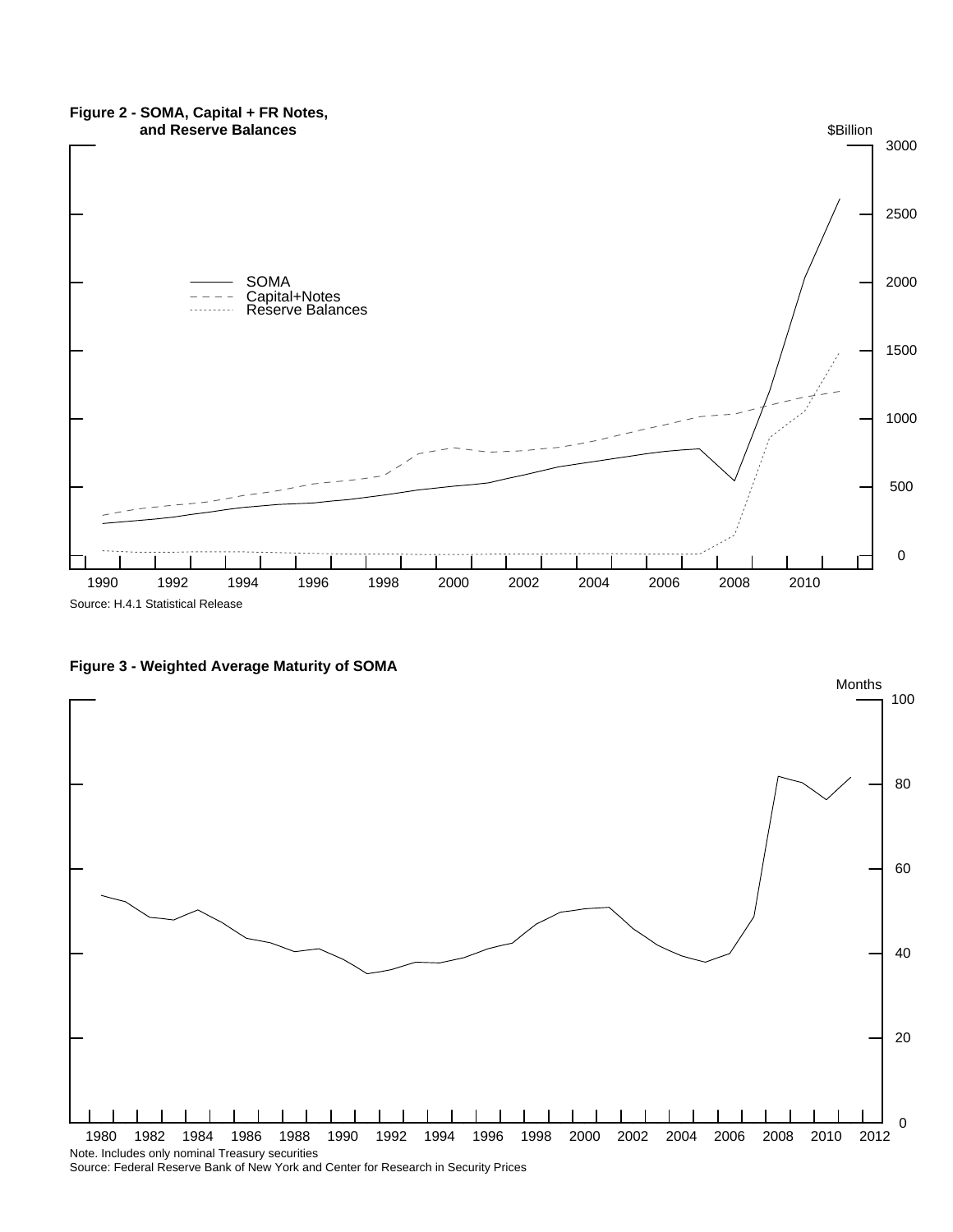#### Federal Funds Rate



### 10 year Treasury Rate

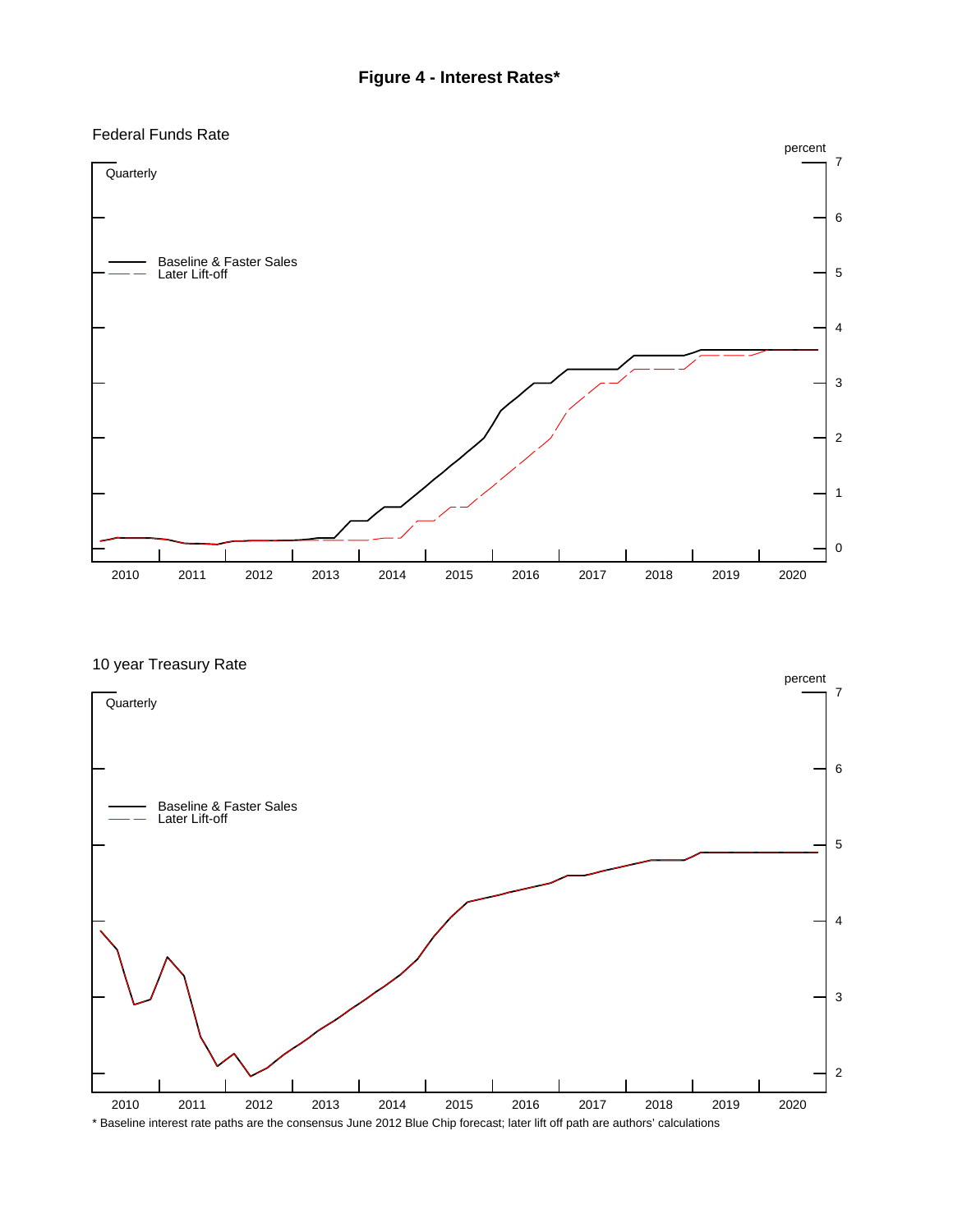

### **Figure 5 - Selected Assets Projections**



#### SOMA Agency MBS Holdings



SOMA Agency Debt Holdings



Source: Authors' Projections